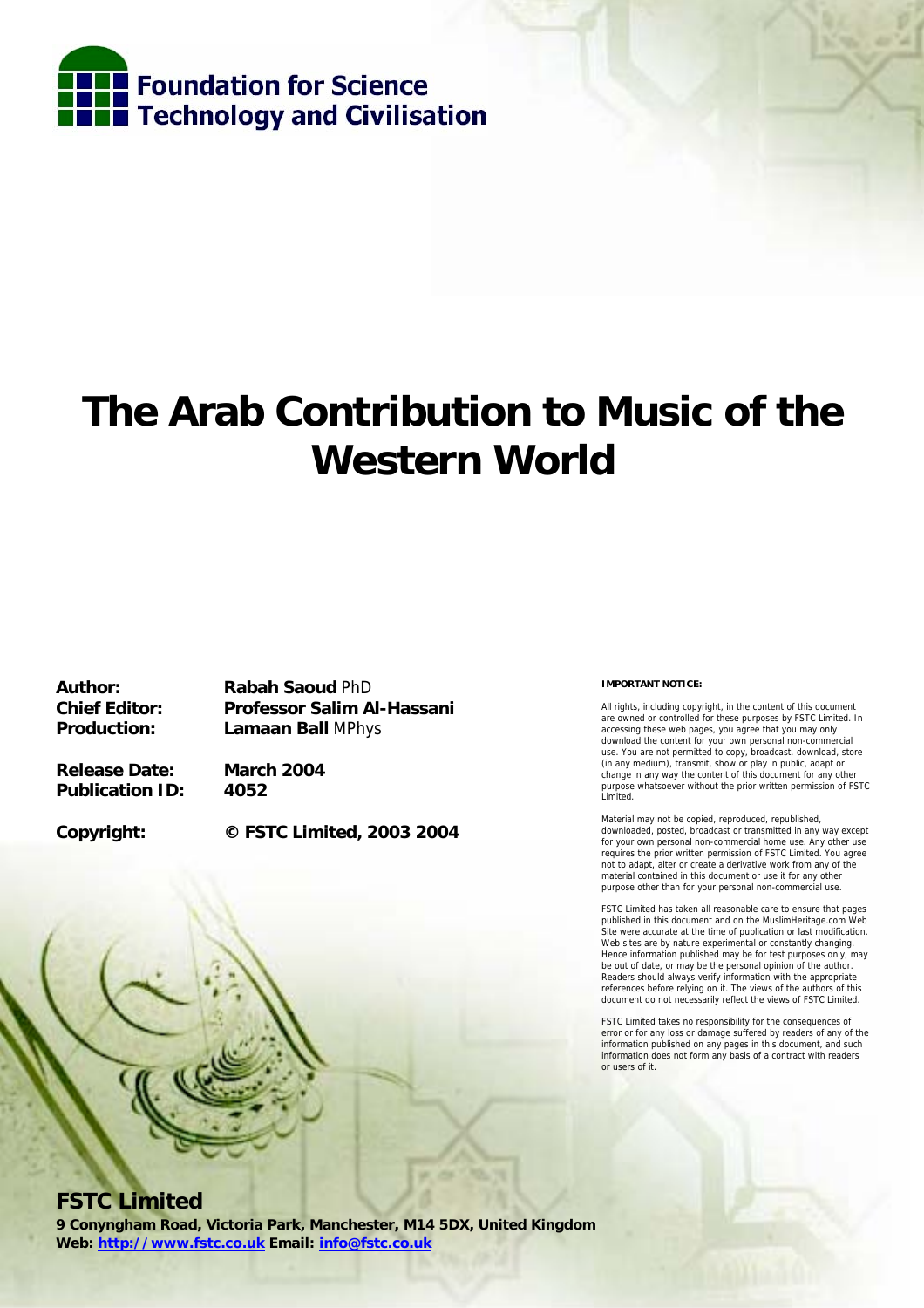# **THE ARAB CONTRIBUTION TO MUSIC OF THE WESTERN WORLD**

# **Background**

In dealing with the subject of music in Islamic civilisation one cannot avoid falling into various arguments about the Islamic views on this art. Views on the subject have been widely debated between scholars and theologians. With the absence of any Quranic verses explicitly forbidding or permitting music, and the continuous dispute about the authenticity of the few relevant Prophet's hadeeths, the disagreement between opinions continues even to present time. Dr. Yusuf Al-Qardawi, for example, in his book Al-Halaal wal Haraam fil Islam, permitted music (under some conditions), saying in regard to the existing hadeeths on music:

"As for what has been mentioned by way of prophetic traditions (relating to the subject of music), all of these have been assessed to have some point or another of weakness according to the fuqahaa (scholars) of hadeeth and its scholars".

In the opinion of some academics, including some Muslims, a number of Islamic rituals have some musical relevance. The first of these is the call of prayer by the *mu'ethin*, the caller to prayer. Scholars stress that the choice of the right *mu'ethin* is to be based on his musical voice and its emotional impact<sup>1</sup>. The second musical act is in reading the Quran where the musical voice gained popularity, especially with the development of 'ilm al-qiráa **,** "science of the recitation''. The prevalence of readers such as Abdel Bassit Abdel Samad, Khalil Al-Hussary, and Al-Manshawi, are good examples of the perfection of voice, pronunciation, and tune. The chanting is evident in acts such as **Talbiya<sup>2</sup>** in pilgrimage "Hajj" and **Tasbeeh<sup>3</sup>** of Eid prayers. The religious use of music including chanting among the Sufis is also well established and documented.

However, Al-Albani accepts the authenticity of at least one hadeeth which forbids music. This was narrated by Al-Boukhari who states that the Prophet (pbuh) having said:

"There will be (at some future time) people from my Ummah (community of Muslims) who will seek to make lawful: fornication, the wearing of silk, wine-drinking and the use of musical instruments (ma'azif). Some people will stay at the side of the mountain and when their shepherd comes in the evening to ask them for his needs, they will say, 'Return to us tomorrow' Then Allah will destroy them during the night by causing the mountain to fall upon them, while He changes others into apes and swine. They will remain in such a state until the Day of Resurrection".

It is left for the reader to search and take the appropriate position regarding this issue. The aim here is solely to highlight the contribution of Muslims to the development of music as a factual truth in the same manner and approach followed in other subjects dealt with in Muslim heritage. The author is neither encouraging nor criticising various opinions and reserves his own judgement on the issue.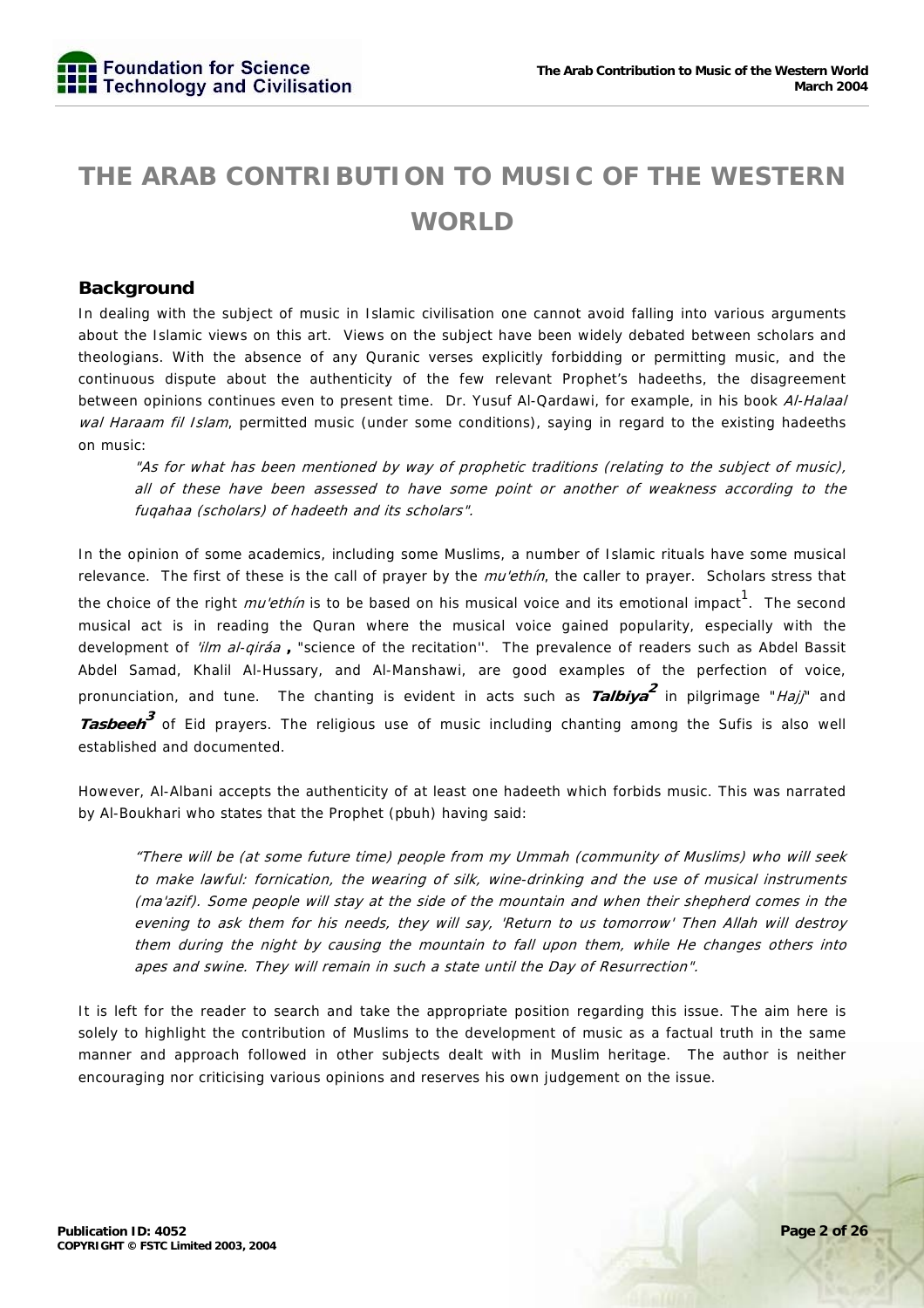

# **Music in the Muslim Civilisation.**

Arabs always cherished and respected good language skills, making it one of man's prerogatives of perfection and qualities. This high esteem for man's culture was the driving force behind their striving to achieve a good quality of speech (*Fasaha*) and chivalry (*Furussiya*). Consequently, the elaboration of a complex behavioural order based on a sophisticated system of manners was paralleled with a considerable development of arts and literature. Before Islam (Jahiliya), poetry (Mu'allagat) and music had long been Arab traditions. In addition to the pursuit of chivalry, Arabs of pre-Islam spent their free time listening either to poetry or music. These two were interconnected; the poetry composition could not be successful if it did not follow a musical pattern in its verses while the music mode (nagham) or song (ghina') is dependent on the type and form of poetry. Therefore, musical rhythm pervaded poetry adding a new dimension extending beyond *Fasaha*. Historical records, especially "**Kitab al-Aghani**" (10<sup>th</sup> century) of Al-Isfahani (897-967), showed the presence, during the early years of the Muslim Caliphate, of a number of musicians including Sa'ib Khathir (d.683), Tuwais (d.c.710), Ibn Mijjah (d.c.705-714). The spread of Islam over Arabia, Persia, Turkey and India, regions known to have possessed music traditions, brought this art into the Muslim Caliphate in its early days, reaching its apogee under the Abbassids. Muslims also translated a number of Greek musical treatises<sup>4</sup>, especially under the Caliph Al-Ma'mun, as part of the Bait Al-Hikma project of acquiring knowledge. The translation work included treatise of Aristoxenos, Aristotle (384-322 A.C.), Euclid, Ptolemy (90-128), and Nikomachos of Gerasa (Jordan, fl.c.100 A.C.). This inherited musical knowledge was refined and adapted to Islam's rules, as much of it was essentially secular or incorporated pagan practices  $^5$ . Under the Abbasids, the courts of Caliphs sponsored regular poets; most of the Caliphs were themselves poets and men of literature. It was under their rule that music gained greater respect due to the works of the famous Ishaq Al-Mausili (767-850) who revived the Arabian musical tradition.

During the early times of Islam, music was considered a branch of philosophy and mathematics. In addition to his philosophical and mathematical brilliance, Al-Kindí (800-877) was the first great theoretician of music. He suggested a detailed fretting for the ' $u/d$ , and discussed the cosmological connotations of music. In using the alphabetical annotation for one eighth he surpassed the achievement of the Greek musicians. Al-Kindí was also the first to realise the therapeutic value of music. It was revealed that he tried to cure a quadriplegic boy with musical therapy<sup>6</sup>. He left fifteen treatises, but only five survived on music, in one of which the word music "*musiqi*" was used for the first time, in a book title.

Al-Kindi's precedent was followed by his successors who dealt with music as a branch of mathematics, or a philosophical discipline. Al-Farabí (870-950) was the next prominent scholar in the chronology. His life at the court of Saif al-Dawla Al- Hamdaní of Aleppo, also known for his love for poetry<sup>7</sup> and music, gave him an opportunity to develop both his musical skills and theory. His definition of the power of music shows his deep understanding:

"the man and the animal, under the impulsion of their instincts, emit sounds that express their emotions, as they can be the one of joy or fear. The human voice expresses greater variety sadness, tenderness, rage -. These sounds, in the diversity of its notes, cause in the person that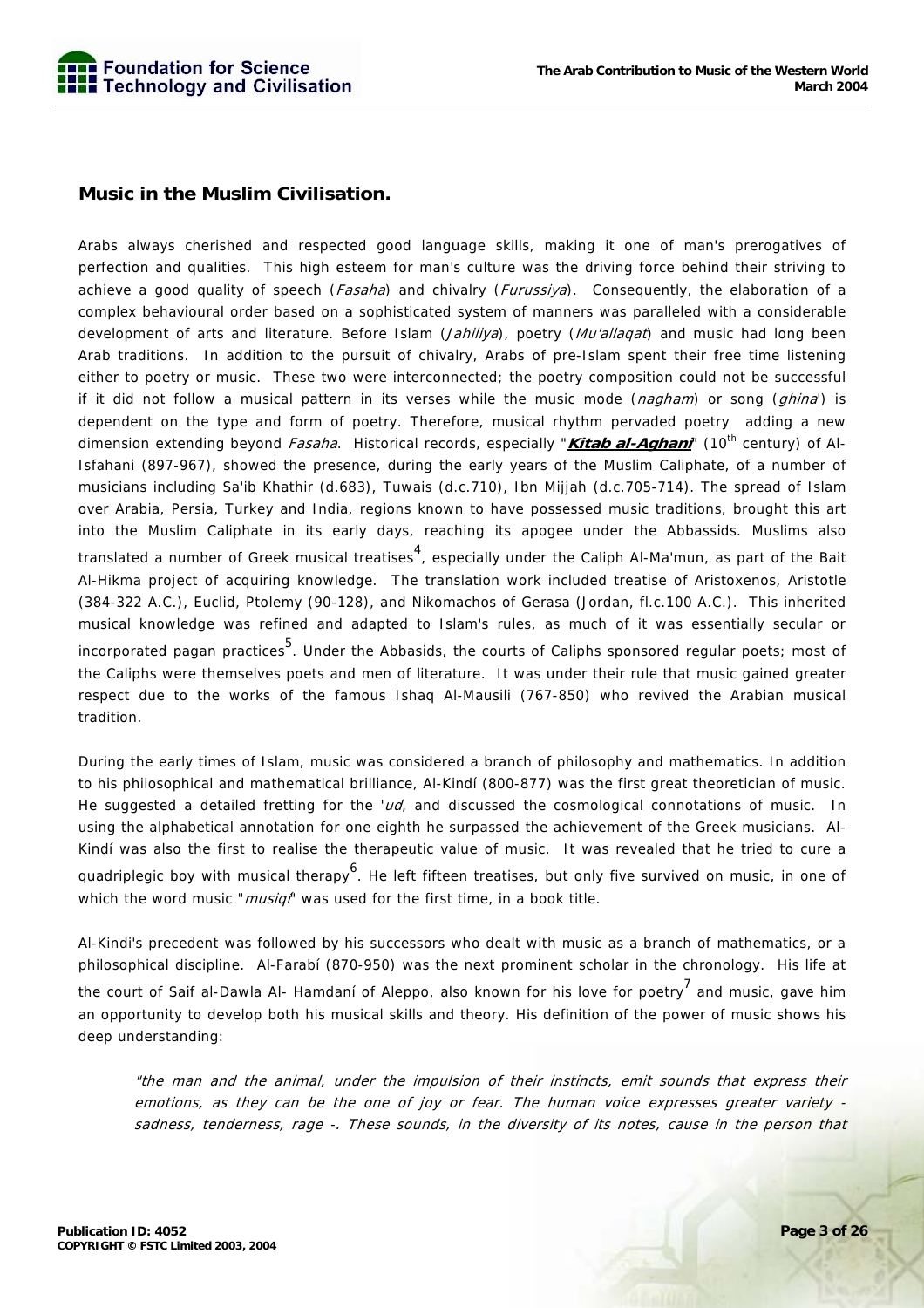listens to them, such shades of feelings or passions, raising to him, controlling to him or tranquillising to him<sup>8</sup>".

It is thought that when Al-Farabí played the 'ud he would make his audience burst into laughter or tears, or fall asleep depending on the mood of his tune. These same sources suggest that he was the inventor of two instruments; the rabab and qanun. Al-Farabi also wrote five books on music, one of which, Kitabu al-Musiqa to al-Kabir "the Great Book of Music", is his master ouevre on the theory of music in Islam<sup>9</sup>. In this work, he presented various systems of pitch, including one diatonic tuning to which certain microtones, or "neutral" intervals, were added. The influence of Al-Farabi continued to be felt up to the sixteenth century<sup>10</sup>. Kitab al-Musiqi of Al-Farabi was translated by Ibn Aqnin (1160-1226) into Hebrew, while the Latin translation was made under the titles De Scientiis and the De Ortu Scientiarum.

In addition to these great theorists of music one cannot ignore the works of Ibn Sina (Avicena) whose works, especially al-Shifá ("the treatment") and al-Najat ("the Salvation"), contained lengthy chapters on music. He treated the Greek theory of music and provided detailed descriptions of instruments (used then). Ikhwan Al-Safaa' (the brothers of Purity), with their sufi and mystical approach, took music into a new dimension. Music became a means of contemplation helping both body and soul to invoke the remembrance and worship of Allah (God). This view is highly advocated and developed by Abu Hamid Al-Ghazali (Algacel; 1058-1111) who argued for the power of music in intensifying the religious feeling and reaching the mystical experience. He distinguished between the sensual perception of music and the spiritual one. His thesis was:

"it is not possible to enter the human heart without passing by the antechamber of the ears. The musical, measured subjects, emphasise what there is in the heart and reveal their beauties and  $defects$ <sup>11</sup>".

Al-Ghazali devoted large sections of his books; *Ihiá ' Ulum Al-Din* (The revival of religious sciences) and, Kitab adab al-samá ua al-uae'dh, to the good use of musical rhythms and songs in the spiritual life. In the former work, made at the beginning of twelfth century, he considers music to be a means for reaching the mystical union with God. These meanings were further developed by the famous Jalal Uddin Al-Rumi (1207-1273) and those who came after him. One must emphasise that these types of rhythm are those known as "Mada'ih", consisting mainly of vocal tunes invoking the love of the Almighty God (Subhanu Wa Ta'la) and his Prophet Mohammed (peace be upon him).

One must also mention Safiuddin al- Armawi (1216-1297) who based the intervals of the melodic modes used at his time upon a detailed systematic scale that incorporated small subdivisions within the Pythagorian scale. This consists of using the first ten letters of the Arabic alphabet to denote the positions of fingers on the strings. To denote the scale of sound level he added the tenth letter to the above letters<sup>12</sup>.

Although Framer<sup>13</sup> short-listed a total of 28 major scholars who wrote about music, their real number exceeded this figure<sup>14</sup>. This rich production resulted in widespread popularity of music described by Ribera<sup>15</sup> as follows: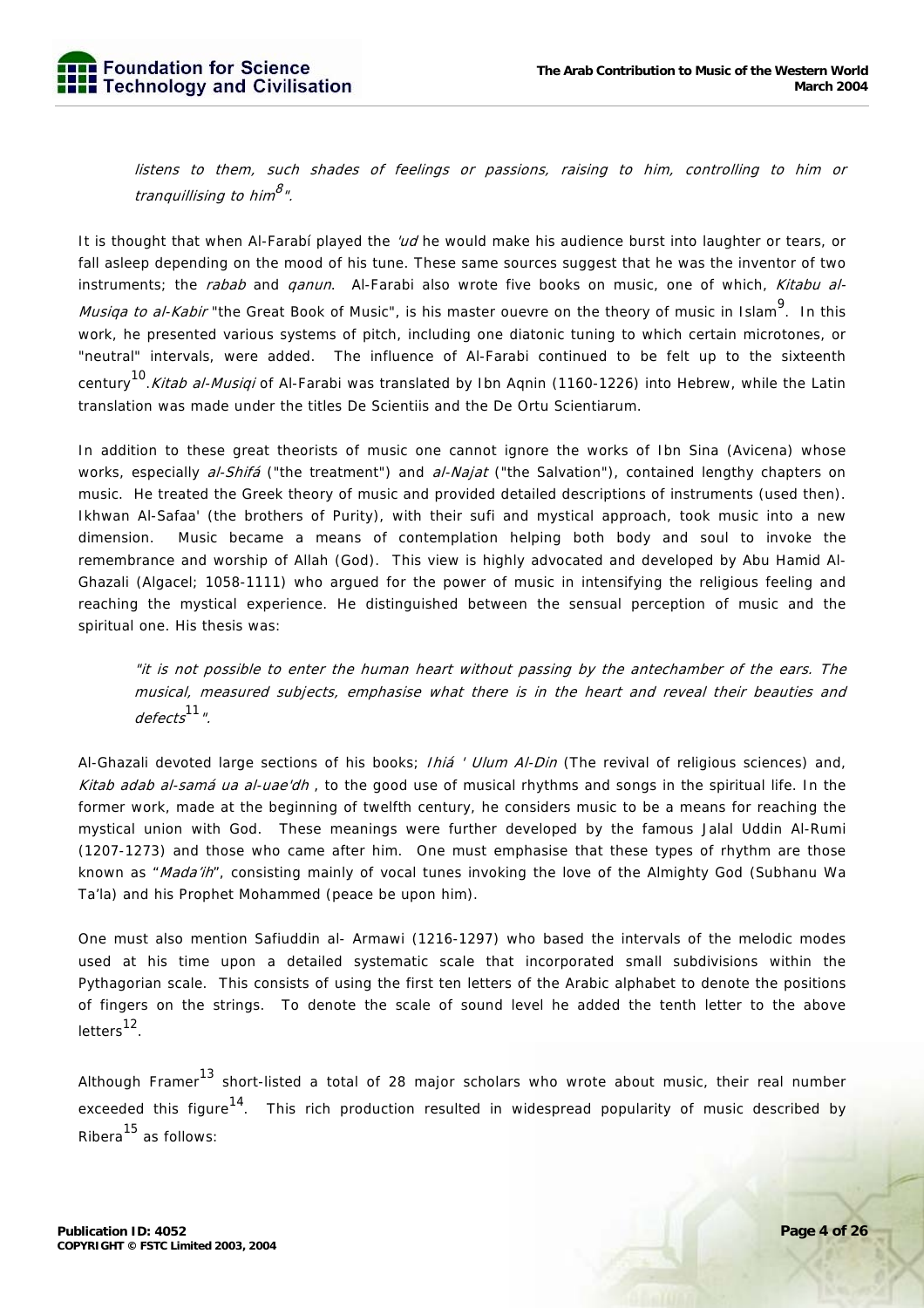"... the pleasure of music had been diffused to such point that it was impossible in any Andalusian city to find a quiet district, street or a corner in which a person could get rid of the omnipresent sounds of musical instruments and songs".

# **The Muslim Influence on Western Music**

The fall of the Roman Empire and the barbarian invasion of Europe caused a widespread cultural decline as wars consumed much of what was left of the Roman intellectualism. Hunger, poverty and disputes dragged European peoples into an unprecedented level of cultural regression. The church assumed the monopoly of education, fighting all ideas coming from outside its sphere under the pretext of combating paganism. Gregorious (Magnus) clearly showed his discontent when he wrote to Desiderius (d.208), Bishop of Vienne in France16:

"It came to our attention, which we cannot repeat without shame, that your Brotherhood is in the habit of teaching grammar. We took this in such a bad way and we have disapproved of it so strongly, that we have changed what we were previously saying to lament and sadness. The more abominable it is that such a thing may be said of a priest, the more we need to ascertain its truth by rigorous and veritable evidence".

This condemnation of non-Christian intellectual material, which continued until the eleventh century, disapproved of those who overstated the Greek origin of all European intellectual production including Music. Meanwhile, all that might have existed of popular music from Roman times had disappeared or was incorporated in church music, which dominated much of the Dark Ages era. This type of music consisted mainly of what is known as the Gregorian Chant, which was used to captivate and subdue the populations to the will of the church. Europe retained these attitudes until the twelfth century when a sudden awakening took place in major cultural and intellectual aspects including the arts and music. The Islamic origin of this revival has been debated with only a few genuine neutral western academics approving the theory.

# **The Greek Claim**

The objection to any role the Muslims might have played in the birth of musical art in Europe, and the continuous false claim that it was inherited from and preserved by the Greeks, is absurd. It is a wellestablished fact that Europe lost contact with both the Roman and Greek heritage. The main reason behind this was the general cultural stagnation, caused by the general decline in socio-political forces and the hostility of the church to Greek learning considered pagan, as already stated. Various wars, especially with the Barbarians, destroyed manuscripts and the substitution of the Greek language with the Latin made the few Greek works spared destruction unusable. In this concern Lecky<sup>17</sup> wrote:

"Greek was suffered to become absolutely extinct… The study of the Latin classics was for the most part positively discouraged…. the monks were too inflated with their imaginary knowledge to regard with any respect a Pagan writer."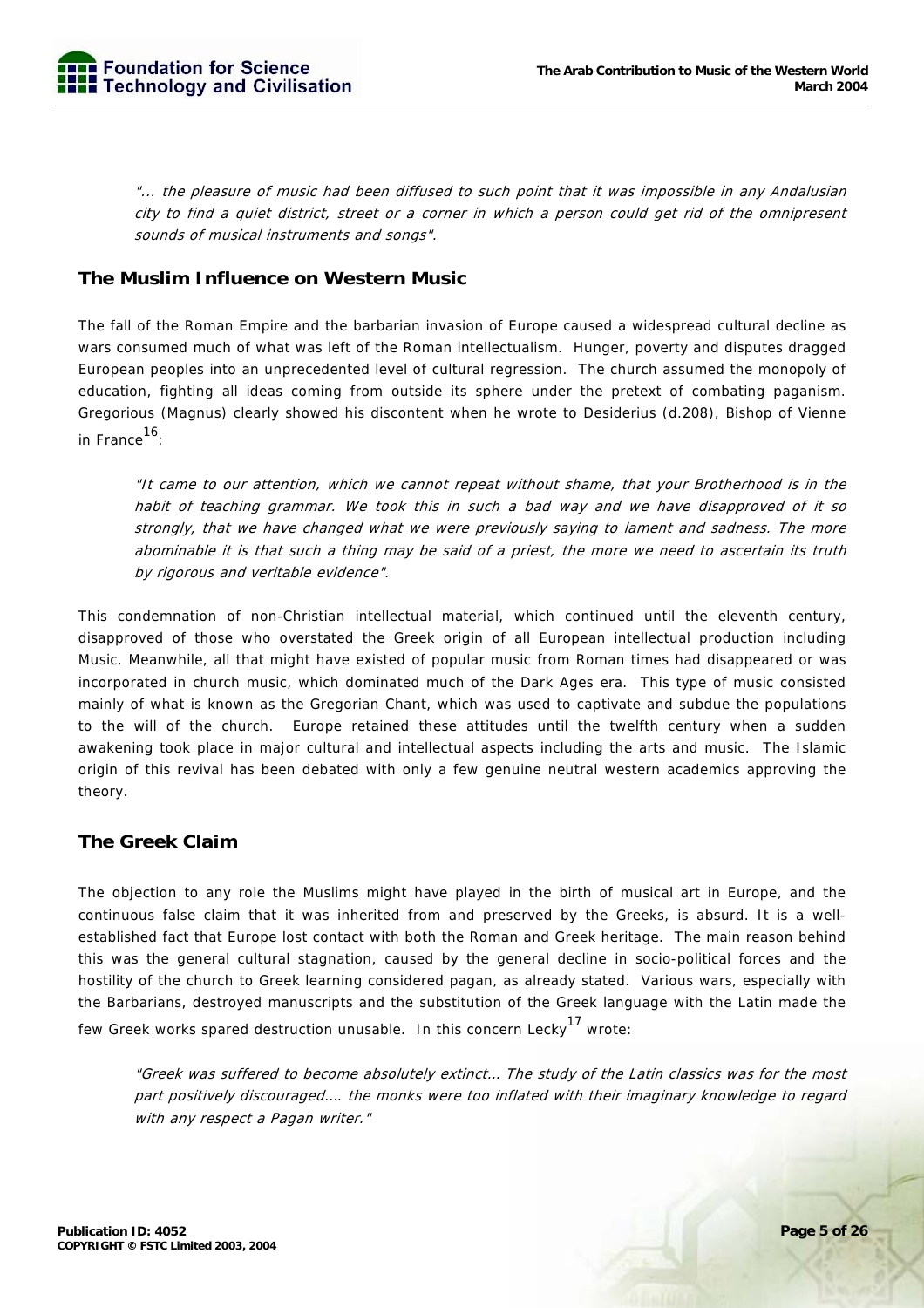After the fall of Rome there is not a solitary original work on music by the Greeks known to the musical theorists of Western Europe until centuries after the Arabian contact<sup>18</sup>. Furthermore, according to Farmer<sup>19</sup> the Greeks got their music knowledge from Semitic civilisations such as Babylon, Assyria and Phoenicia. There are suggestions that Egyptians, Syrians and Arab musicians were largely employed in Greece and Rome. For Singer<sup>20</sup>, the Greeks, despite their contribution, did not discover everything; he wrote:

"Intellectual leadership passed about the  $8<sup>th</sup>$  century to people of Arabic speech and remained with them until the  $13<sup>th</sup>$  century".

With reference to the role of intellectual state of Europe in starting this sudden revival, we let Buckle<sup>21</sup> answer these claims:

"From the sixth to the tenth centuries there were not in all Europe more than three or four men who dared to think for themselves....The remaining part of the society was, during these four centuries, sunk in the most degrading ignorance. Under these circumstances, the few who were able to read, confined their studies to works which encouraged and strengthened their superstition, such as the legends of the saints and the homilies of the Fathers."

If it were not for the Muslims, most of the Greek works would not have reached Europe. In fact a number of such Greek works are only available in Arabic, including works on music such as the Problems of Aristotle, Harmonics and Canon of Euclid, Harmonics of Ptolemy. The works on organ construction of Muristus, also called Murtas in Arabic literature, were only obtained from a preserved copy in Arabic<sup>22</sup>. The European music revival, as we shall see later, had been but under the Muslim influence. Cunningham<sup>23</sup> points out that there was no art in which the Muslims could not have taught the Christians, despite the hostility between them. There was constant political and commercial intercourse. Mosheim<sup>24</sup> put the point across saying:

''Truth requires us to say that the Saracens or Arabs, particularly of Spain, were the principal source and fountain of whatever knowledge of medicine, philosophy, astronomy and mathematics, flourished in Europe from the  $10<sup>th</sup>$  century onwards".

More recently, Guettat (1980) wondered why the influence of Muslim (Andalusian) music was felt in regions far from Spain, such as in the Middle East, and could not be heard in approximate Europe. Is it true that the racial and religious differences succeeded in blocking the ears of the European populations? This may indeed be considered true if we believe in the sudden re-discovery of poetry and music - similar in many aspects to that of Andalusia of the twelfth century - as claimed by many Western academics. Farmer (1970) clearly demonstrated that neither the poetic and literary production nor the church or popular songs could have contributed to this sudden revival. The question of coincidence also seems contrived.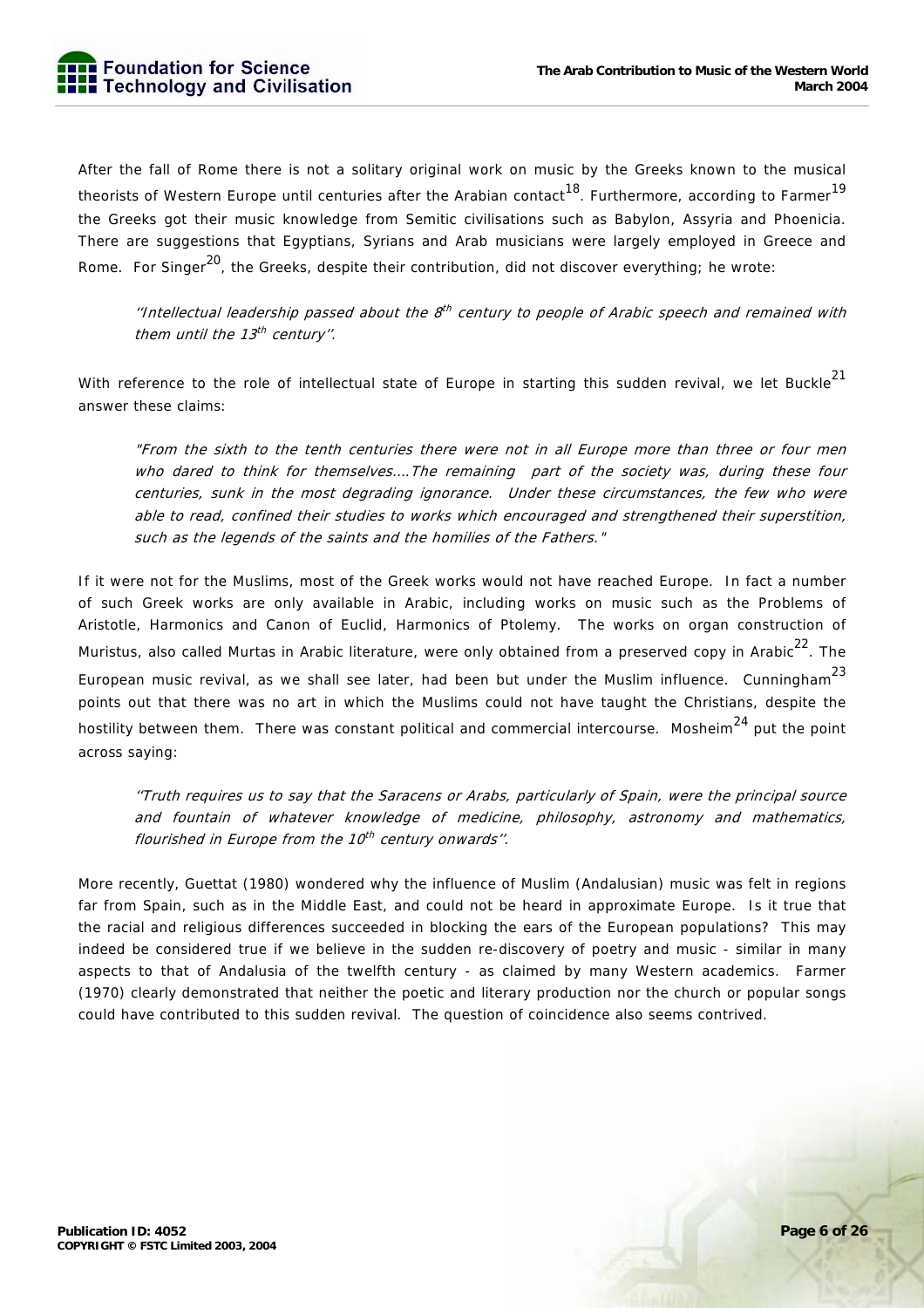

# **The Contribution of Muslims to the Development of Music**

The influence of Muslims on the musical revival of Europe can be detected as early as the period of the Carolingian Empire. Charlemagne tried to emulate and compete with Baghdad and Cordoba. He too invited scholars from abroad to his court and established schools<sup>25</sup>. This revival was chiefly mastered by three influential scholars; Theodolfus (d.821), Claudius (d.c.839) and Agobardus (d.840), all of whom had contacts with Muslim learning as they were Goths born or educated in Spain or Southern France. In addition to his friendship with the Abbassid Caliph, Harun Al-Rashid, the renowned Chanson de Geste revealed that Charlemagne spent seven years in Spain<sup>26</sup>.

According to some sources<sup>27</sup>, Pepin and Charlemagne (9<sup>th</sup> century) expanded, to some extent, the use of church music through the introduction of some Muslim Arabic instruments. Schlesinger<sup>28</sup> is certain that these instruments came from Spain or Sicily. She pointed out that the instruments portrayed in the Evangelarium of St. Medard (8<sup>th</sup> century) and the Lothair, Aureum and Labeo Notker Psalters (9<sup>th</sup> & 10th centuries) were all Oriental instruments derived from the Egyptian or older Asiatic civilisation and disseminated in Europe mainly through the Muslims. Notwithstanding, by the eleventh century the flow of Muslim knowledge, including music, reached its apogee. The musical transfer was carried out through three main routes.

# **Spain and the Southern France Connection:**

The social and economic intercourse between Spanish Christians and Muslims and other European Christians resulted in the dissemination of Islamic learning and art throughout Europe. The influence of Muslim music in Spanish and Portuguese music and folklore is self evident and does not need any proof. There is a considerable amount of literature on this issue confirming the deep penetration, which shaped the cultural and artistic life of these two regions under the 800 years of Muslim rule. Perhaps the earliest example of this influence is found in the collection of *Cantigas de Santa María*. Composed around 1252 under the orders of Alfonso X el Sabio, king of Castile and Leon, the collection consists of 415 religious songs about the Virgin Mary (May the blessing of Allah be upon her). These songs are the first known literature works, preserved with their original musical notation, in the Galician language. Detailed studies<sup>29</sup> on their structure and form have concluded that they were a direct inspiration of Arabic music as 335 of them were  $Zaja^{30}$  (**figure 1**). Chase<sup>31</sup> has found that the melodic patterns in the Cantigas closely follow the forms of the French styles *Virelai* and *Rondeau.* Apel<sup>32</sup> linked the *virelai* to a Spanish (Andalusian) origin, while Plenckers<sup>33</sup> proved it to be inspired by songs known as Al-Muwashahat. Guettat<sup>34</sup> found the poetical form of *muwashahat* and *Zajal* in a large number of the *Ballades* and *Rondeau* styles dated from the thirteenth century and coming from the north of France such as "the beautiful Aeliz" in the Robin & Marion play of Adam le Bossu (13<sup>th</sup> century).

Similar conclusions can be made about the Cantigas de Amigo; the Cancionero de Palacio and the Chansonnier of the Arsenal<sup>35</sup> (Saint Germain des Pres). In fact, the consensus of Western academics believe that the explanation of the appearance of *Zajal* in the West can only be attributed to the Andalusian Muwashah, which, in the view of some experts, itself originated from an ancient Roman poem with a similar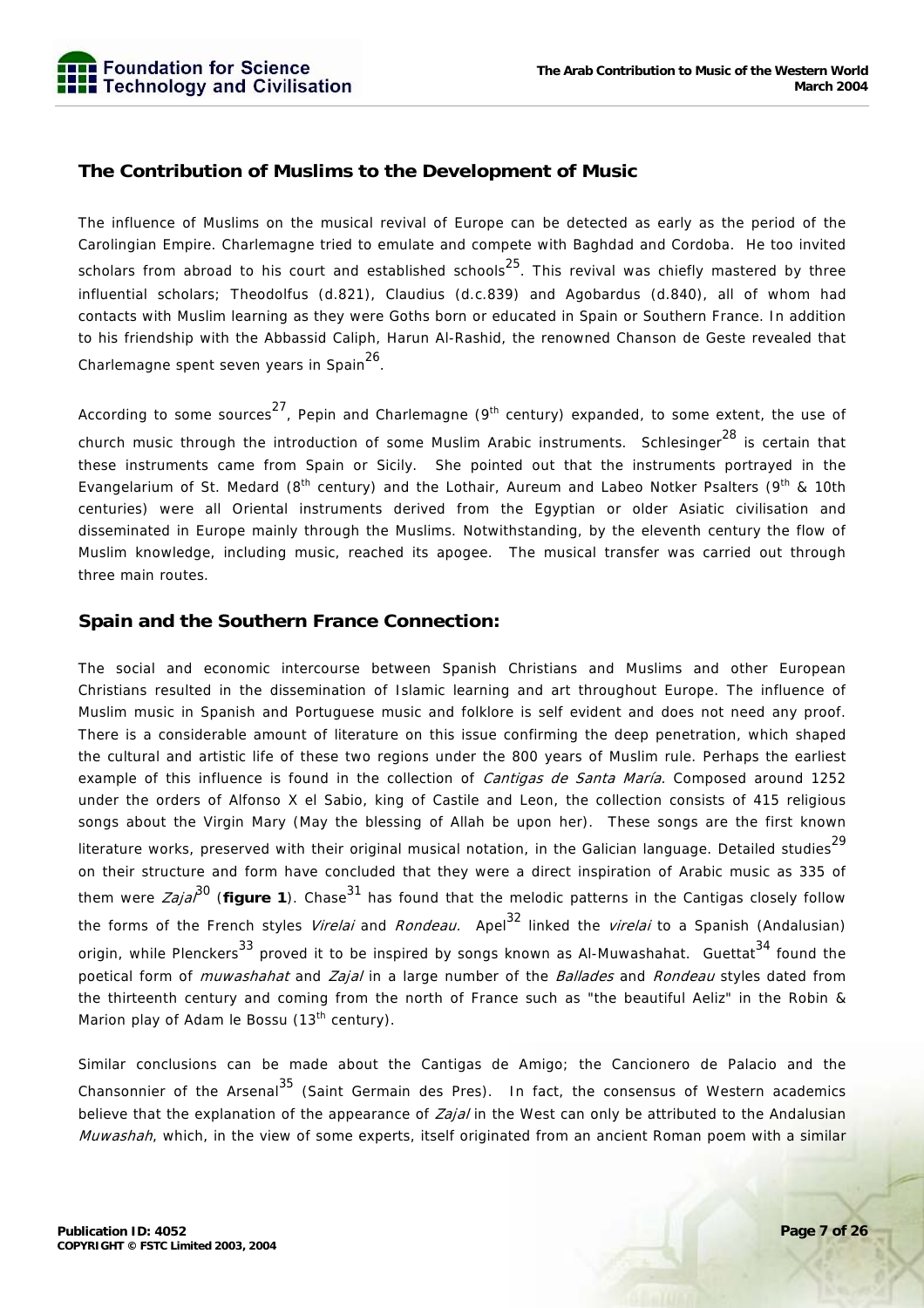structure. The latter claim has never been substantiated though Arabs have always been renowned for their poetical talents and literary inventions.



Figure 1. Pictorial evidence showing a Muslim Lute player, member of a group of the Cantigas de Santa Maria of Alfonso 10<sup>th</sup> (1258).

Source: Gabrieli<sup>36</sup>.



Figure 2: Another Cantigas image showing the players of U'd (Luth) and Rubab. Source: **www.cincosiglos.org/icon.htm**

Another area where Muslim influence was clearly felt was in the popular poetry of the Troubadours. These medieval lyric poets, musicians or singers spread mainly in the Languedoc region in the south of France, as well as in the north of Spain and Italy. There is a growing body of evidence that troubadours were influenced by Andalusian poetry and music. The evidence taken from the poetry of Guillaume IX of Poitiers (1071-1127), a renowned provencial troubadour, is quite clear. In his study, Levi-Provencal is said to have found four Arabo-Hispanic verses nearly or completely recopied in Guillaume's manuscript<sup>37</sup>. The contact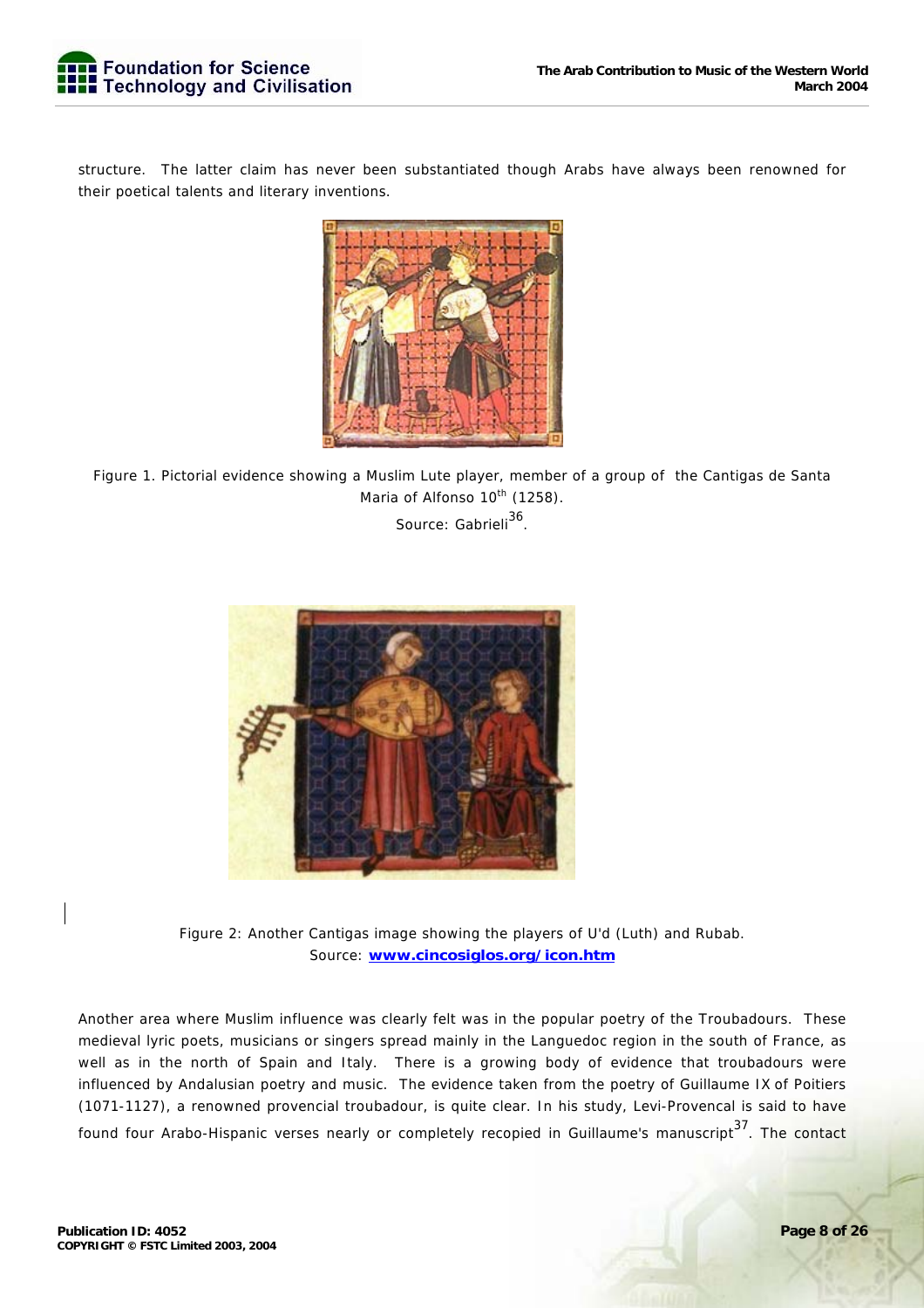with Christians, in this subject, was established through the many thousands of Muslim prisoners, including women and young girls, who were taken to Normandie, Bourgogne, Provence, Aquitaine and Italy, especially after the fall of Balbastro. According to historic sources, Guillaume VIII, the father of the troubadour Guillaume IX, brought to Poitiers hundreds of Muslim prisoners<sup>38</sup>. It is likely that Guillaume IX learnt much from some of these prisoners whom his father kept as servants. Pope Alexander II, is also known to have brought to Italy more than a thousand Muslim women<sup>39</sup>. Trend<sup>40</sup> admitted that the troubadours derived their sense of form and even the subject matter of their poetry from the Andalusian Muslims.

The troubadours integrated Andalusian themes such as chaste and virtuous love and the idealisation of women into European poetry. Such noble themes could not be found in Western poetry before the Andalusian mode<sup>41</sup>. Nelli<sup>42</sup> admitted that people of tenth century Europe, especially Provence, learnt from the Arabs new kinds of affectionate and compassionate pleasures and love, contrary to the customs of robbing, raping and massacring which swept the rest of Europe in those times. He summed it up when he wrote:

#### **''**we owe to the Orient and the Moors of Spain all what is noble in our customs**.**''

In fact the influence of Andalusian themes and poetry had an even more significant impact, paving the way for changing attitudes and morals which were the fundamental seeds of the Renaissance<sup>43</sup>. Islam, father of monotheism, which itself prevails in the Christian doctrine, fought the polytheism which had existed before and took clear positions against the changing essence of Christianity, which replaced the sole God with intermediary levels of ranks of saints and clergy. This monotheism was the fundamental spirit of Catharism<sup>44</sup> and later the free spirit<sup>45</sup>, which spread along southern European territory adjoining the Muslim Caliphate. The majority of the Troubadours, imitating Iberian musicians, believed in Catharism. Maria, Mary, (Peace be upon her) became the true object of the songs and poetry of the Spanish and French Troubadours as well as the Italian "Trovatori". The Cantigas songs provided an excellent example of refined court music, completely detached from the liturgy. Later, they carried a spiritual message of revival, addressing directly the people, in a period of violent political struggles and distrust in the corrupt clergy. This is the period when the Lauds<sup>46</sup>, a composition of songs in praise of God, appeared reaching their apex in the thirteenth century. From this time evidence of the influence of *muwashahat* and Zajle has been found, namely in the lauds of the Franciscan Jacopone da Todi (13<sup>th</sup> century) and in a large number of *frottola* and other Italian songs of the fourteenth and up to sixteenth centuries. Guettat<sup>47</sup> and more recently Pacholczyk<sup>48</sup> have demonstrated the influence of the *Nawba<sup>49</sup>* (also spelt *Nuba*) musical system of Morocco on the Music of the Troubadours and Trouvères. Until recently, the rhythms of the Nawba, with their five movements and their semitones continue to influence European composers. We have the example of the Camille Saint Saëns (1835-1921), French composer and co-founder<sup>50</sup> of the Société Nationale de Musique (1874), who employed North African and Andalusian scenes and themes in many of his compositions, as for example in his opera «Samson and Delilah» (1868) and in «Suite Algerian» (1879).

The Spanish connection played another role by extending Muslim influence to the new world starting with Latin America. The migration of the Moriscos to Latin America transported their Andalusian knowledge and arts, including music, to that continent. Integrating with local traditions and rhythms, Zeriyab's music and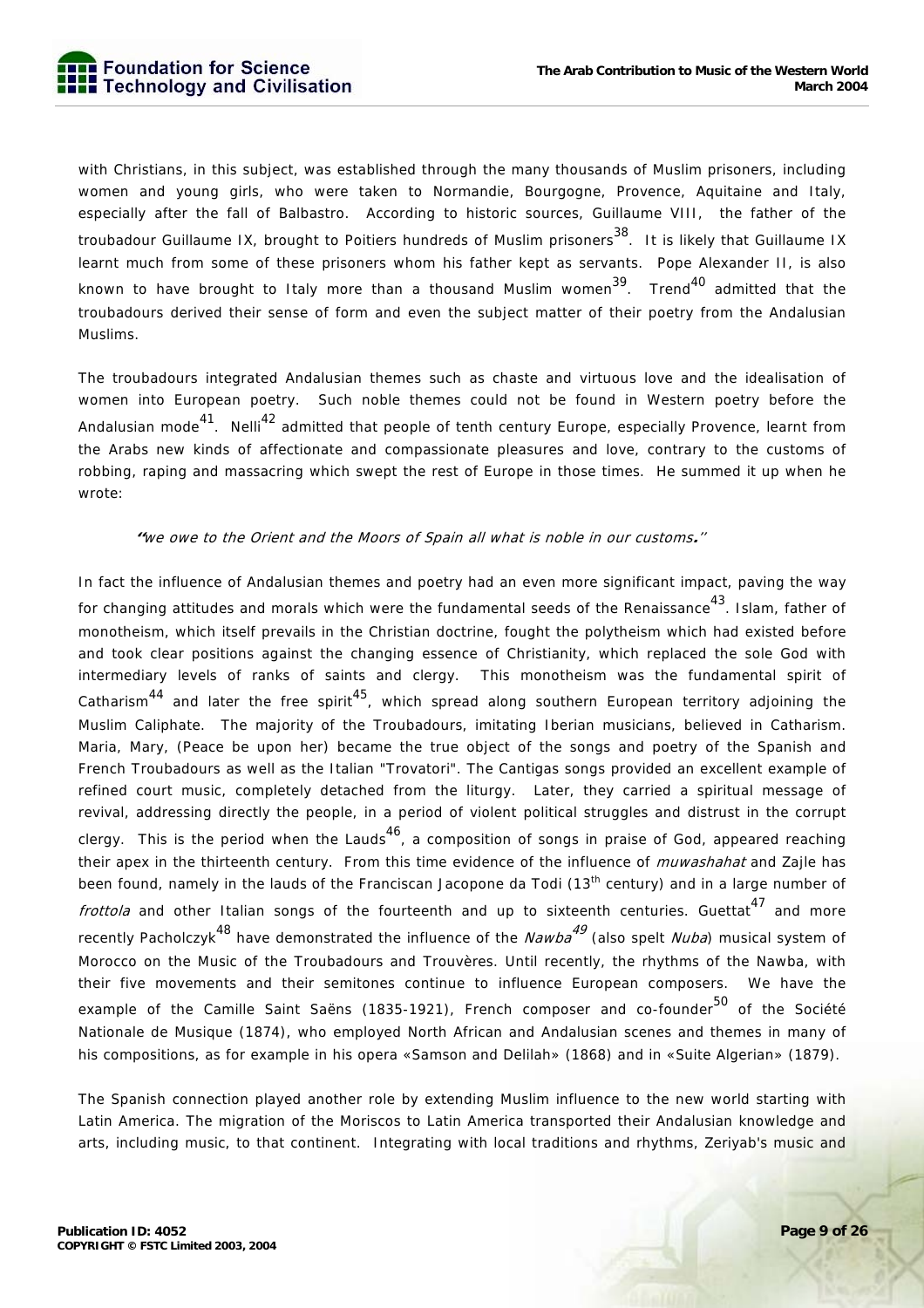melodies gave rise to a number of distinguished Latin American musical styles and dance rhythms such as the Jarabe<sup>51</sup> of Mexico, la Cueca and la Tonada of Chile, El-Gato, El-Escondido, El-Pericon, la Milonga and la Chacarera which spread to Argentina and Uruguay, la Samba and la Baiao<sup>52</sup> in Brazil, la Guajira and la Danzón of Cuba<sup>53</sup>. Many of these musical styles had a flamenco origin which is renowned for its Arabic connection. According to Blas Infante<sup>54</sup>, *flamenco* originates from the Arabian word 'fellah-mengu', a composite word used to describe a group of rural wanderers. The thesis is that when the Moriscos, most of whom were farmers, were expelled from their homes in order to avoid death, persecution or forced deportation, they took refuge among the Gypsies becoming fellahmengu. Posing as Gypsies they managed to return to their cultural practices and ceremonies including the singing. According to Infante, that is how flamenco began to germinate  $55$ .

# **Musical Theory**

The Muslim influence on musical theory is strongly denied by Western scholars. Even those who accept the Muslims playing some role, reject their deep involvement with the theory, limiting it to instruments only. The first to suggest the contribution of Muslim scholars and artists to musical theory was a French scholar named Laborde. In his book "Essai sur la Musique ancienne et moderne" (1780), pp.8-9, p.22, he attributed the alphabetic notation of musical notes to Muslims. The notation, which consists of the syllables (known as solmisation); **do, re, mi, fa, sol, la and si**, is widely known as Latin, borrowed from the syllables of the Hymn of St. John. The Italian musician, Guido of Arezzo (c.995-1050) is the one who is credited with its invention in 1026. A recent British Channel 4 programme on the history of music claimed that Guido was the inventor of such a system, failing to refer to any Muslim involvement  $56$ . However Villoteau. (d.1839)<sup>57</sup> took the position of Laborde, admitting the Muslim influence on the theory of music. From comparing Guido's music scale with that of the Muslims, he found striking resemblances which led him to believe that the former had adopted his theory from the Muslims. He commented<sup>58</sup>:

#### "according to all appearances it is this latter which served as the model for that of Guido of Arezzo".

Farmer in his monograph provided detailed analysis and critics of such views credibly demonstrating the Muslim origin of the use and invention of the notes. The phonetic similarity with the Arabic alphabet is striking:

| Arabic Alphabet |  |  | Fa Sad La Sin Dal Ra  |  |
|-----------------|--|--|-----------------------|--|
| Musical notes   |  |  | Mi fa sol la si Do re |  |

The Muslims used notation as early as the ninth century at the time of Al-Ma'mun (d.833) and Ishaq Al-Mausili (d.850). We find it in the works of Al-Kindi (d.874), Yahia Ibn Ali Ibn Yahia (d.912), Al-Farabi (870- 950), Ibn Sina (d.1037), Al-Hussain ibn Zaila (d.1048) and many others. We find Dominucus Gundissalinus (d.1151) used Arabic texts for his musical definitions. The Count Souabe Hermanus of Reichenau was particularly interested in the works of Al-Kindi and his musical theory and system of notation. The musical works of both Avicenna and Averoes were also influential on European music (as were their works in medicine) particularly in Provence<sup>59</sup> and Montpellier<sup>60</sup>. The works of Al-Farabi were influential on European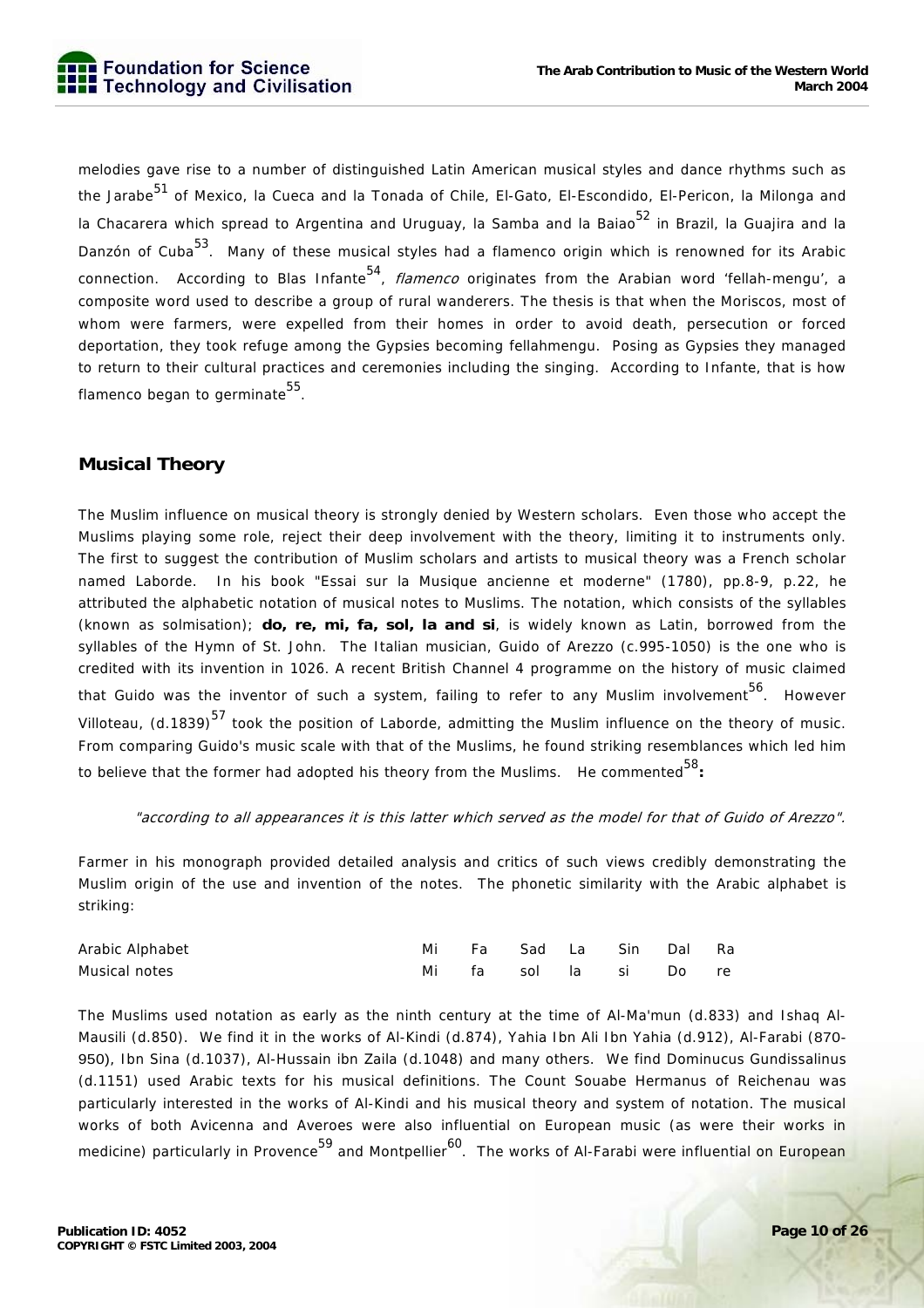musical theorists as recent as the eighteenth century, teaching le rapport 5/4 (major tierce) and 6/5 (minor tierce)<sup>61</sup>.

### But how did Guido know about Muslim work?

Soriano<sup>62</sup> revealed that Guido had studied in Catalogna. Hunke<sup>63</sup> established that these Arabic syllables were found in an eleventh century Latin treatise produced in Monte Cassino, a place which had been occupied by the Muslims a number of times, and was the retiring place of Constantine Africanus, the great Tunisian scholar who migrated from Tunis to Salerno and then to Monte Cassino. The role of Christian scholars who spent some time studying in the land of Islam is also an important factor. It is widely known that music was taught in Andalusian colleges. Ibn Farnes (d.888) was the first to introduce it as an integral part of the department of the *quadrivium*. Zariyab (789-857) was also renowned for his teaching of music in Spain as well as for his establishment of the first conservatory in the world. Evidence shows there at least one scholar who, acquiring a vast knowledge of musical art forms from the Muslims, taught in European circles. Gerbert of Aurillac (later Pope Sylvester II) (d.1003), known for playing a very important part in the renewal of scientific thought in Europe, was also influential in disseminating Muslim musical knowledge, including their musical theory, in Europe. He studied in Andalusia and was nicknamed the Musician<sup>64</sup>. Gerbert also taught the *quadrivium* which consisted of the four subjects in the upper division of the seven liberal arts: arithmetic, astronomy, geometry, and music. Gerbert taught Arabic numerals; evidence of this is found in "Cita et vera divisio monochordi in diatonico genere", a work of Bernelius (c 990), his former pupil, which contained the Arabic numerals<sup>65</sup>. This teaching was soon spread abroad by Gerbert's pupils Bernelius, Adalboldus (d.1027) and Fulbertus (d.1028). These numerals are also found in Pseudo-Odo of Cluny (d.942) in a tract entitled "Regulae Domni Oddonis super abacum". Odo of Cluny, in discussing the eight tones, referred to Arabic and Jewish names including bug, re, schembs and so on 66. Meanwhile, Fulbertus is known to have taught in Chartres. Musical knowledge must have taken similar courses.

The contribution of translators and their translations were influential, particularly since the twelfth century. We find Muslim musical ideas, like the rest of subjects, appearing in many works. Ideas such as those of Al-Farabi (Alpharabius) and Ibn Sina (Avicenna) were translated into Latin and borrowed by Vincent de Beauvais (d.1264), Pseudo Aristotle (c.1270), Roger Bacon (d.1280), Walter Odington (c.1280), Jerome of Maravia (13<sup>th</sup> century).

Latin translations of *Ihsa' Al-Ulum* of Al-Farabi was influential in Latin compilations and treatises. In the mid ninth century Aurelian of Rome, who is considered to be the first musical theorist with Remi of Auxerre, mentioned a new musical theory of eight tones, although he claimed to have obtained it from Greek sources. Pseudo Hucbald, Pseudo Bernelinus and Notker Labeo (1022) all used phonetic (alphabetic) notation, a method used first by the Muslims, especially Al-Kindi (d.874). Hermann Contract (d.1054) was deeply influenced by Muslim learning. He is credited with a number of scientific works including "De mensura astolabii" and two other treatises on music<sup>67</sup>. In 1242 when the Christians took the Andalusian town of Murcia, a Muslim scholar Muhammed Ibn Ahmed al-Raquti, famous for his mathematical and musical writings was retained by the Christian King to teach in his schools<sup>68</sup>.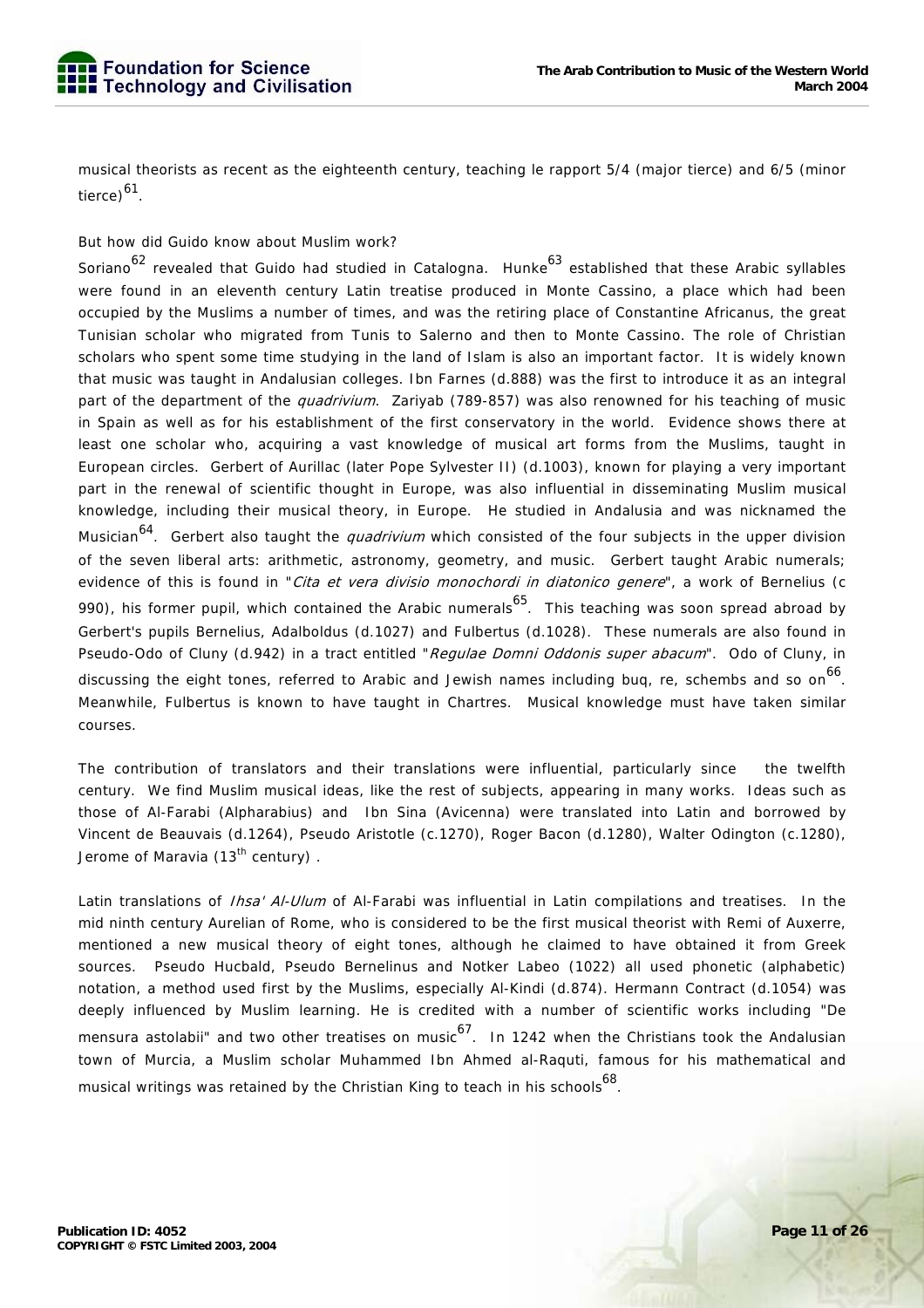

# **Impact on Instrumental Tablature**

The Arabs were the first to give Europe a scientific description of musical instruments. There is common acceptance that Europe did borrow instruments from the Muslims. Engel<sup>69</sup> says:

"The Arabs, when they came to Europe, in the beginning of the eighth century, were more advanced in the cultivation of music, or at all events in the construction of musical instruments, than were the European nations, thus only can their astounding musical influence be accounted for."

The influence of the Muslim scheme of phonetic notation and instrumental tablature are visible in European Medieval manuscripts of music. Mitjana<sup>70</sup> found strange resemblances between the Spanish *vihuelistas* (15<sup>th</sup> century) and the musical notation system found in "Ma'rifat al-naghmat al-thaman<sup>71</sup>". The tablature of Adrien Le Roy, used in his books of instructions for the Lute (1557) and the Guiterne (1578), is identical to the Spanish Latin Manuscript in the Capucin convent of Gerona (see below and appendix). Hawkins<sup>72</sup> (d.1789) wrote:

'With respect to the theory of music, it does not appear to have been at all cultivated in Spain before the time of Salinas, who was born in the year 1513, and it is possible that this science, as in those of geometry and astronomy, in physics and other branches of learning, the Arabians, and those descended from them might be the teachers of the Spaniards.'

The Muslims, before the tenth century, used tablature for the lute represented by letters of the Arabic alphabet, which were later substituted with numbers from 1 to 35 and up to 40. These letters and numbers indicate the position of fingers on the Lute. Farmer  $^{73}$  provided a comparison between the notation of Al-Kindi, "Ma'rifat al-naghmat al-thaman" and that which appeared in the "De harmonica institutione" treatise as follows:

| Al-Kindi                  |                      |  | Symbols:     | Alif. | Ba      | Jim.           | Dal. | Ha           | Wa                | Za       | Ha    |
|---------------------------|----------------------|--|--------------|-------|---------|----------------|------|--------------|-------------------|----------|-------|
| $(800-877)$               |                      |  |              | (A.)  | (B.)    | (C)            | (D.) | (H.)         | W                 | (Z.)     | (H.)  |
|                           |                      |  |              |       |         |                |      |              | (W <sub>1</sub> ) |          |       |
|                           |                      |  | <b>Notes</b> | a     | $b\neq$ | b.             | C.   | cT           | d.                | $e \neq$ | е.    |
| Ma'rifat                  | al-naghmat           |  | al- Notes    | $C$ . | D.      | Ε.             | F.   | G.           | a.                | b.       | $C$ . |
| thaman $^{74}$            |                      |  |              |       |         |                |      |              |                   |          |       |
| De harmonica institutione |                      |  | Symbols:     | A.    | В.      | C <sub>1</sub> | D.   | $E_{\rm{H}}$ | F.                | G.       | А.    |
|                           | Hucbald (c.840-930). |  |              |       |         |                |      |              |                   |          |       |
|                           |                      |  | <b>Notes</b> | C.    | D.      | Ε.             | F.   | G.           | а.                | b.       | C.    |

This notation became the tempered system for the octave (C, D, E, F, G, A, B, C) as its tonal basis for the manufacture of instruments. Farmer provided evidence showing how a certain Graan Jayme Villanueva<sup>75</sup> took the idea from an Andalusian manuscript on the art of playing stringed instruments which he found in the Capucin convent of Gerona (see Appendix).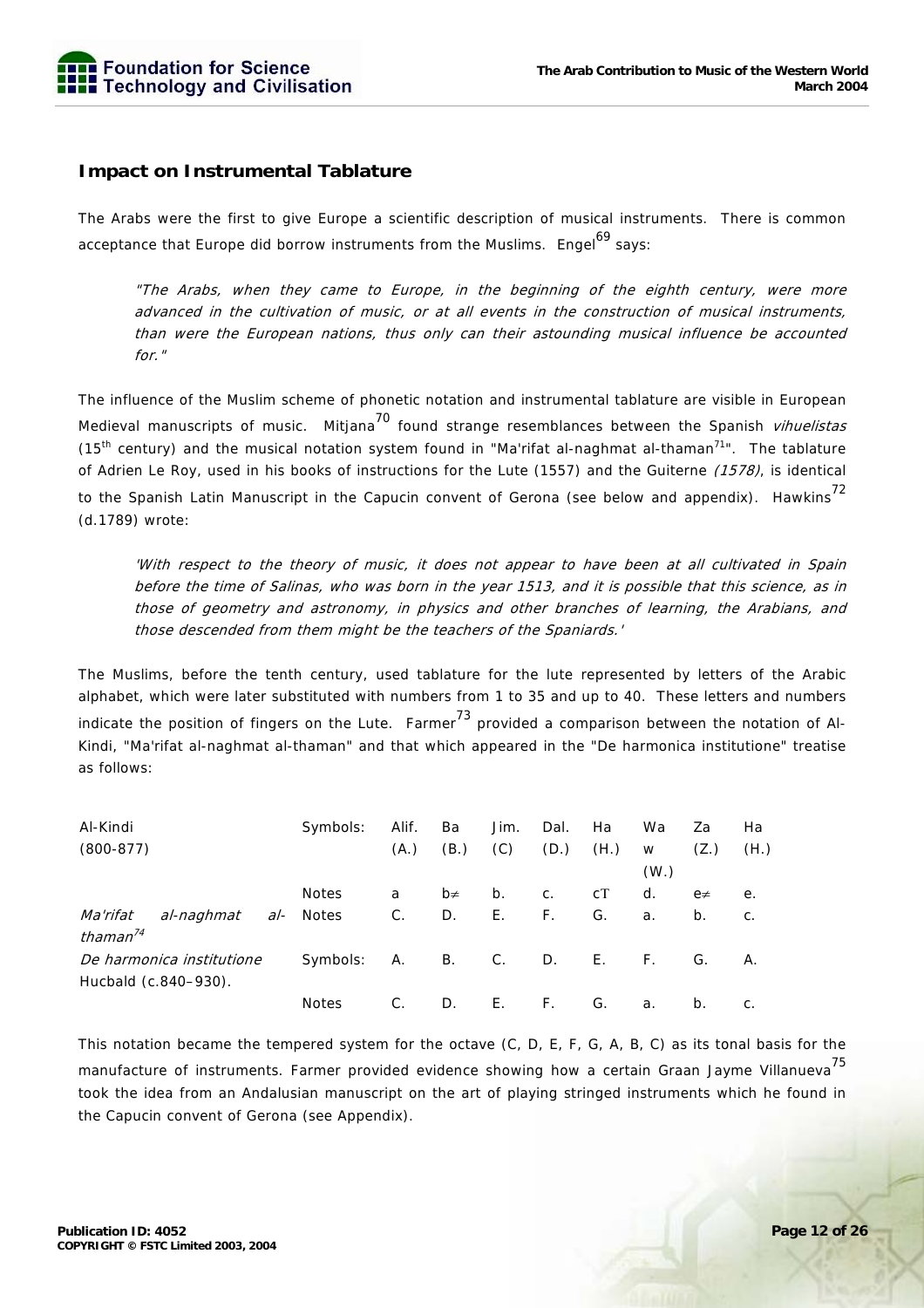

# **Muslim Influence on the Organum.**

The organum is the oldest kind of polyphonic music, consisting of continued parallel movement of voices in fifths or fourths<sup>76</sup>. This system is known in Arabic as *Tarkib*, which appeared in numerous manuscripts including *Kitab Al-Shifa'* of Ibn Sina (d.1037). Al-Shifa' describes the organum, or *tarkib* as "one beat which continues upon two strings, the note sought and that which is along with it, upon the Fourth (4/3) or Fifth (3/2), and other than these, as if these two were falling in the one time.'' Before Ibn Sina, we find Al-Kindi (d.874) devoting a section to a device similar to the lute, known as the Jass. This was described by Al-Khawarizmi in his ''Mafatih al-'Ulum'' (10th century) as the beating of the strings with first finger and the thumb, or with another sequence consisting of the thumb, first finger and thumb again. The other evidence of the use of the organum in the Muslim world is what was reported by Virgilius Cordubensis, a contemporary of Ibn Sina (11<sup>th</sup> century), of it being taught at Cordoba schools of music. He also referred to European students studying music there. But critics often suggest that the Muslims were mainly teaching homophony rather than harmony and all their musical invention was in this field. On this evidence Farmer writes<sup>77</sup>: "careful students of musical history can judge for themselves how far the Arab claim is deserving of credence. One thing is certain, and that is that Ibn Sina unmistakably describes the performance of the simultaneous consonance of the fourth, fifth and octave, and the passage does not occur in the theoretical part of his treatise, but in the practical. Further, we have the very important evidence of the Al-Kindi document." The earliest suggestion of the appearance of organum in Europe was in the tenth century $^{78}$ .

# **Muslim musical instruments transmitted to Europe**

Language evidence from the names of a wide list of instruments clearly establish their Arabic-Muslim origins. Names such as lute, rebec, guitar and naker are all derived from the Arabic **Al-'ud**, **rabab, qitara** and **naqqara** (table 1). Other names shawm and dulcayna were also derived from Arabic zamr and Al**zurna** 79. Not only these instruments were themselves adopted and used but they also played a fundamental role in the evolution of European music as other "European" instruments were derived from them (table 2). The **Al 'ud** (Lute), for example, was used extensively in Europe before it was transformed into other musical instruments including the guitar and mandolin. The Spanish and Portuguese gaita and the English waygh and bagpipes all derived from the Arabic **ghaita**. The Qanun inspired the old English and Irish harps (ninth century) and derived the Austrian (German) Zither<sup>80</sup>. The string musical instruments known under the Fiddle were derived from the Persian **Kamancha** and the Arab **Rabab**81. European brass wind instruments like the horn and trumpet were all derived from **Al-zurna**. Some suggested that it was influenced by the Byzantine horn, which was brought to Europe in the tenth century; Byzantium was itself instrumentally influenced by the Muslims<sup>82</sup>. The Persian Santur (dulcimer), which consists of a wooden box containing between 12 and 18 cords and two mobile rows of bridges, that the interpreter executes striking the cords to both sides of the bridges with light hammers of wood, led to the rise of the keyboard based instruments including the pantaleon<sup>83</sup> (1697) and piano (18<sup>th</sup> century).

How did the Muslim instruments reach European hands? The answer to this question does not require a great deal of guessing. The visiting traders, scholars and pilgrims could easily buy such artefacts and take them home. There is also evidence that at the time of Ibn Rushd (d.1198) there was an industry, which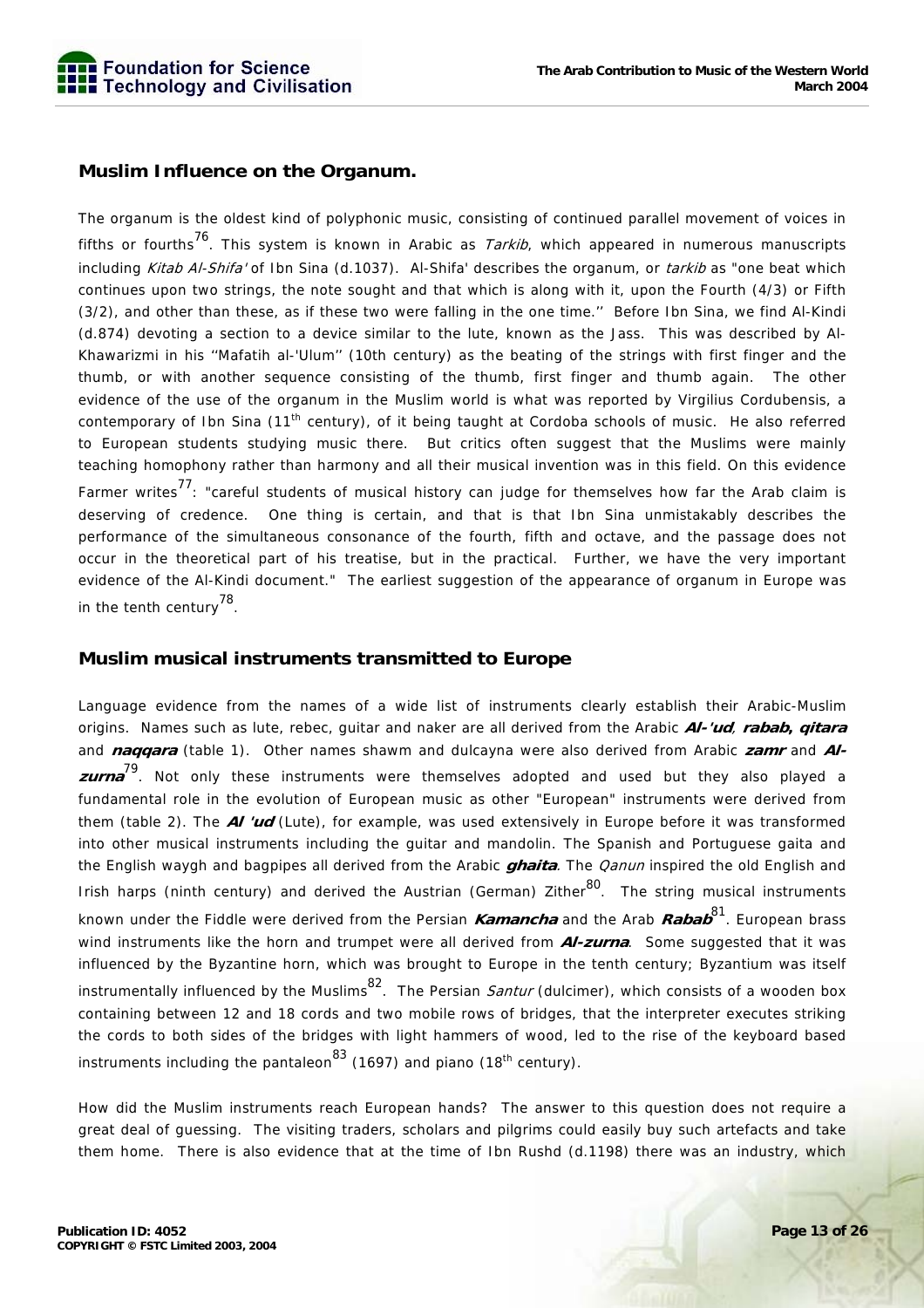

manufactured musical instruments some of which were exported, most probably to non Muslims, via Muslim, controlled Europe<sup>84</sup>. The touring singers, musicians and poetry tellers, who usually were accompanied by their instruments, visited Christian towns and villages especially in northern Spain, southern France and Italy. The **Rabab**, and other folk instruments, for example often used to accompany poetry recitals. Farmer  $85$  acknowledged this significant role as he declared:

"Besides instruments, yet a great deal more that the instruments themselves was borrowed. The roving Arab minstrel was the chief means whereby these oriental instruments became known, and he passed on at the same time a new type of music. He may, indeed, have been the originator of the wandering minstrel class that spread all over Europe".

The influence of Muslim music and poetry on the spread of medieval jongleurs in Spain and south France is well documented<sup>86</sup>.

|  |  | Table 1. Arabic Musical Instruments and their equivalent in European language. |  |  |  |
|--|--|--------------------------------------------------------------------------------|--|--|--|
|  |  |                                                                                |  |  |  |
|  |  |                                                                                |  |  |  |

| Instrument in transliterated Arabic Language | Instrument in European Language |
|----------------------------------------------|---------------------------------|
| U'd                                          | Lute                            |
| Rabab                                        | Rebec                           |
| Guitara                                      | Guitar                          |
| Naqqara                                      | Naker                           |
| A-Duf                                        | Adufe                           |
| Al-Buq                                       | Albogon                         |
| Al-Nafir                                     | Anafil                          |
| Al-Shabbaba                                  | Exabeba                         |
| Al-Tabl                                      | Atabal                          |
| Al-Tinbal                                    | Atambal                         |
| <b>Bandair</b>                               | Panderete                       |
| <b>Zulami</b>                                | Xelami                          |

Table 2. Some European instruments inspired and derived from Arabic instruments.

| <b>Arabic Musical Instruments</b> | Instruments derived from the Arabic origin |  |  |  |  |  |
|-----------------------------------|--------------------------------------------|--|--|--|--|--|
| Zamr                              | Shawm                                      |  |  |  |  |  |
| Zurna                             | Dulcayna, Horn and Trumpet                 |  |  |  |  |  |
| Ghaita                            | Gaita (Portuguese), Waygh (English), and   |  |  |  |  |  |
|                                   | bagpipes.                                  |  |  |  |  |  |
| Juwaq                             | Joch                                       |  |  |  |  |  |
| U'd                               | <b>Guitar and Mandolin</b>                 |  |  |  |  |  |
| Qanun                             | Harp and Zither                            |  |  |  |  |  |
| Ribab and Kamancha                | Fiddle                                     |  |  |  |  |  |
| <b>Santour</b>                    | Pentaleon and Piano                        |  |  |  |  |  |
| <b>Nay</b>                        | Flute                                      |  |  |  |  |  |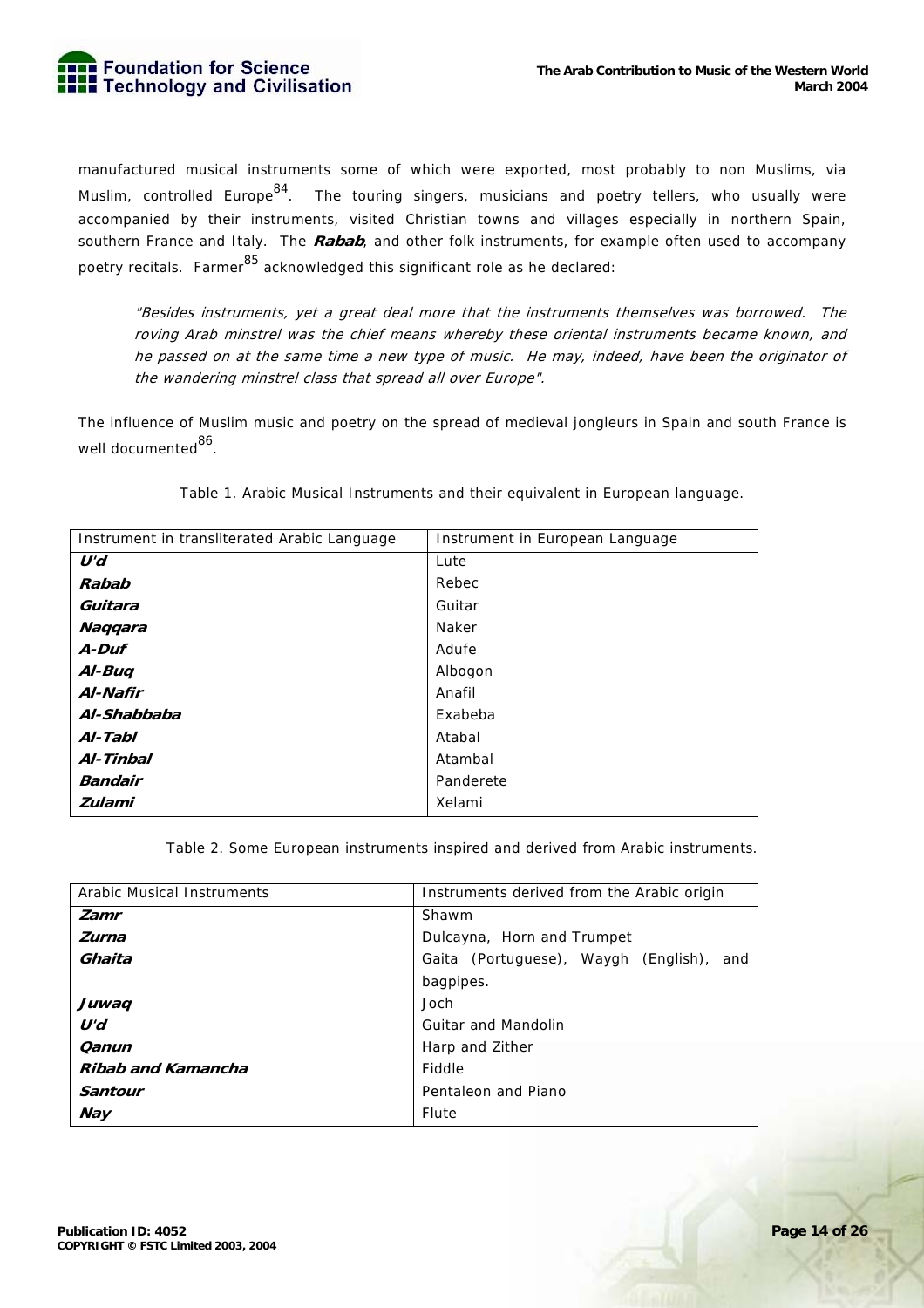

# **The Turkish Connection**

The European contacts with Turkey date back to the times of the Ottoman Caliphate when Islam became closer to Europe than any time before, spreading to a number of East European countries and the Balkans. The Ottomans defeated harassing Europeans in the east and entered Gallipoli in 1354, Constantinople in 1453, Athens in 1456 and by 1478 Serbia and Bosnia were annexed to their dominion. In 1529, they moved up the Danube and reached the gates of Vienna in 1683. A brief look at the map of the location of the Ottoman Caliphate would show that the Ottomans stood astride the crossroads of all the continents and sub-continents: Africa, Asia, India, and Europe, enabling them to control the well established major trade routes and subsequently foster important trade relations with the rest of Europe. Thus, the role of the Turkish route in disseminating various Muslim art themes and motifs, especially music, in Europe was substantial.

The Ottoman Caliphate was renowned for being the first Euro-Asian state to possess a permanent military musical band. The famous *Mehterhane*, military band, was first founded in 1299 based on the tradition inherited from their predecessors the Seljuks. The Seljuk Caliph Keykubat III introduced the use of drums and revels to announce the presentation of a *beylic*<sup>87</sup>. The Janissary<sup>88</sup> soldiers embraced this *mehter* tradition and incorporated musical band usually comprising between six and nine members accompanied with instruments such as drums, **zurna**, clarinets, triangles, plates (zil), kettledrums of war (**kös** and **naggara**) which were carried with the army on the backs of camels<sup>89</sup>. The Janissary band followed the Caliph in his expeditions, mainly to be introduced in the middle of the battles to stimulate the spirit of the soldiers and at the same time to terrify the enemy with the band's vibrant sounds. Janissary bands were also set up by the viziers and the governors of provinces, symbolising their power and marking their official activities.

From the above, one can assume that European travellers heard the Janissary bands during the ambassadorial receptions when their delegates were received in Istanbul<sup>90</sup>. The introduction of Ottoman-Turkish instruments into Europe was part of the "Turquerie" fashion which spread in Europe<sup>91</sup>. However, the real evidence came from the contact made on battlefields<sup>92</sup>. The defeat of the Janissaries at the gates of Vienna in 1683 leaving behind them their musical instruments was an event that led to the rise of European military bands $93$ .

Since the eighteenth century, the use of military bands extended dramatically in Europe. Under Napoleon Bonaparte French military bands were equipped with Ottoman war musical instruments such as *zil* (cymbal) and the kettledrums. He even employed them in the battle following the Ottoman approach at a precise moment before the battle. It is said that the battle of Austerlitz (1805) in which Napoléon was victorious over the combined armies of Austria and Russia, was due in part to the psychological impact of the noise of his fanfares.

Ottoman Janissary music was also influential in the works of a number of famous European composers. Examples of these include the following works; "The pilgrim of The Mecca" and "Ifigenia in Táuride" by Gluck, "March of the Janissaries from "The abduction in the serrallo" and "Patrolled alla Turkish from the Sonata for piano in The greater K. 331") by Mozart, "Zaïre", "Goes Turkish" and "Military Symphony" by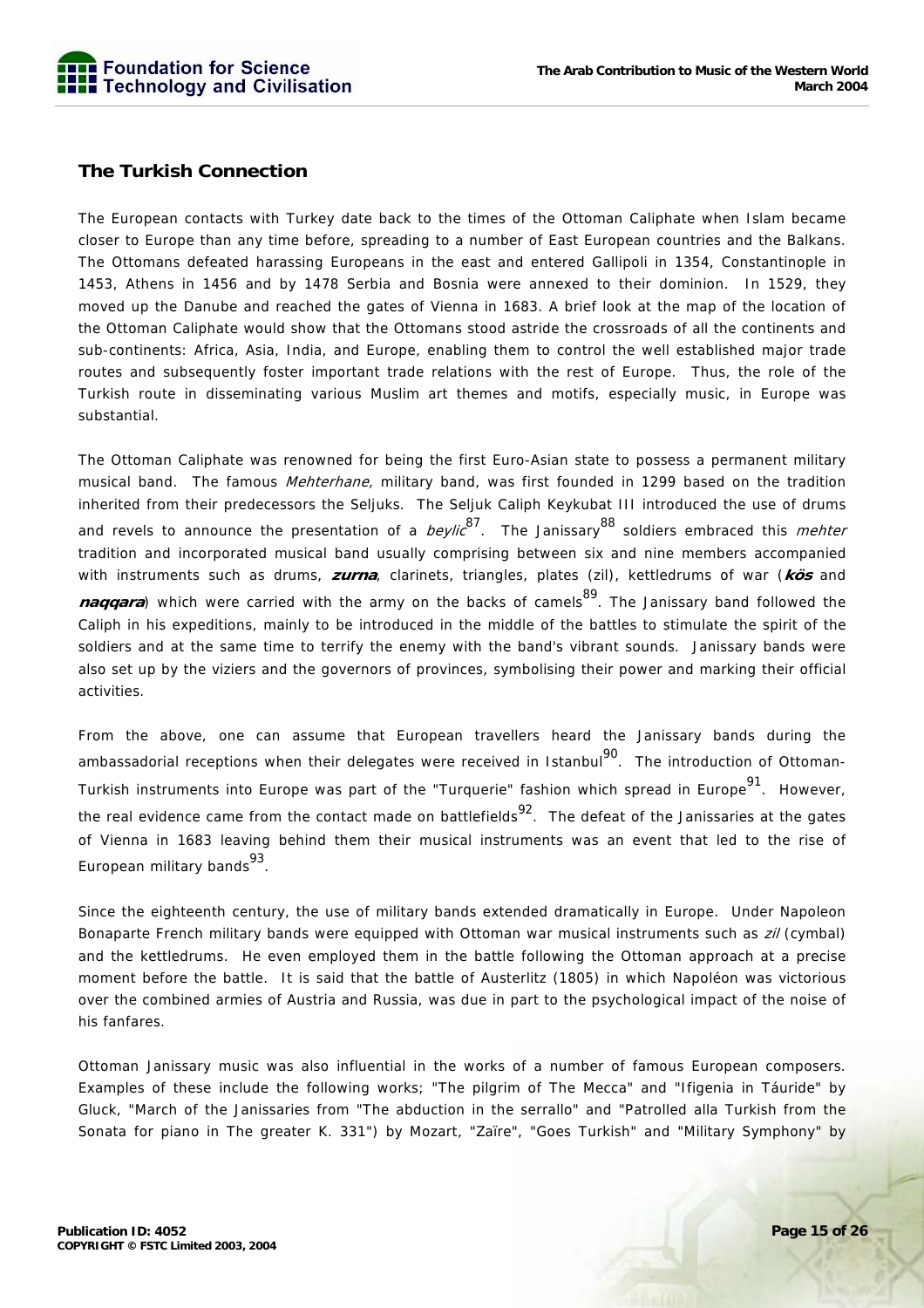Haydn and "Goes Turkish" from "The Ruins of Athens" and the finale of the Ninth Symphony<sup>94</sup> by Beethoven.

# **The Sicilian Connection**

Italy, after the Lombard invasion in the sixth century, was left in cultural desolation, and the educational reforms of Charlemagne in the ninth century scarcely repaired the damage. After the arrival of the Muslims in Sicily, learning and education reached unprecedented levels that made the island a "source of both Greek and Arabic learning for Western Europe" <sup>95</sup> between the tenth and twelfth centuries. The dissemination of Muslim knowledge among the rest of Italian cities and Europe as a whole was given a greater impetus by the Norman occupation of Sicily. These Christian rulers allowed the Muslim civilisation to continue to flourish and accepted what they inherited and passed it easily to the rest of Europe especially in areas of their control. Two famous names of these rulers, Roger II (d.1154) and Frederick II (d.1250), are repeatedly referred to as the promoters of Muslim learning and arts in Sicily, Italy and thus Europe. Frederick II established the University of Naples (1224) and under his rule Salerno became an important college. These two institutions collected a large quantity of manuscripts while teaching in them was essentially based on Arabic manuscripts and teachers. Haskins<sup>96</sup> describes the role of Sicily:

Both historically and geographically Sicily was the natural meeting point of Greek, Arabic, and Latin civilisation, and a natural avenue for the transmission of eastern art and learning to the West… The distinctive element in southern learning lay, however, not on the Latin side, but in its immediate contact with Greek and Arabic scholarship, and the chief meeting-point of these various currents of culture was the royal court at Palermo, direct heir to the civilisation of Saracen Sicily.

Another source of transfer in the Sicilian connection is Constantine Africanus (d.1087). He was born in Carthage at the time of the Zirid dynasty (972-1148). He studied maths, geometry, physics and music, for thirty nine years, in the East. He went to Salerno and remained there until the brother of the Caliph (of Cairo or Baghdad) introduced him to Robert Guiscard, the king of Sicily (1015-85) who made him his secretary. He later retired to the monastery of Monte Cassino. His translation works and his contribution in transmitting Muslim science to Europe through his writings, teachings and pupils are well supported. It appears that his influence was also important in music.

Sicily, in addition to ports of Pisa, Venice and Genoa<sup>97</sup>, each trading entrepots, must have played some roles in the transfer of music ideas and instruments to Italy and the rest of Europe. Previously, we have referred to the incorporation of Northern Italy into the heretical events that took place along the southern areas of Europe. The musical and poetry modes that flourished in Sicily under the Muslims found an echo in southern Italy and so spread northwards. Italian poetry showed this influence as well as that of the Muslim inspired Provincial rhythm. Italian instruments such as liuto, rebecca, tanbura, nacchera, theorba, Joch, canone, and mezzo canone are of Arabic origin. The mystical hymns, composed by the Franciscan monk Jacopone of Todi (1230-1306), numbered 102 hymns, more than half (52) of which were Zaial<sup>98</sup>. The famous Dante Aligieri is another example showing the Muslim influence. Historians have demonstrated his borrowing from the story of the ascension of the Prophet Muhammed (PBUH) to the heavens in writing his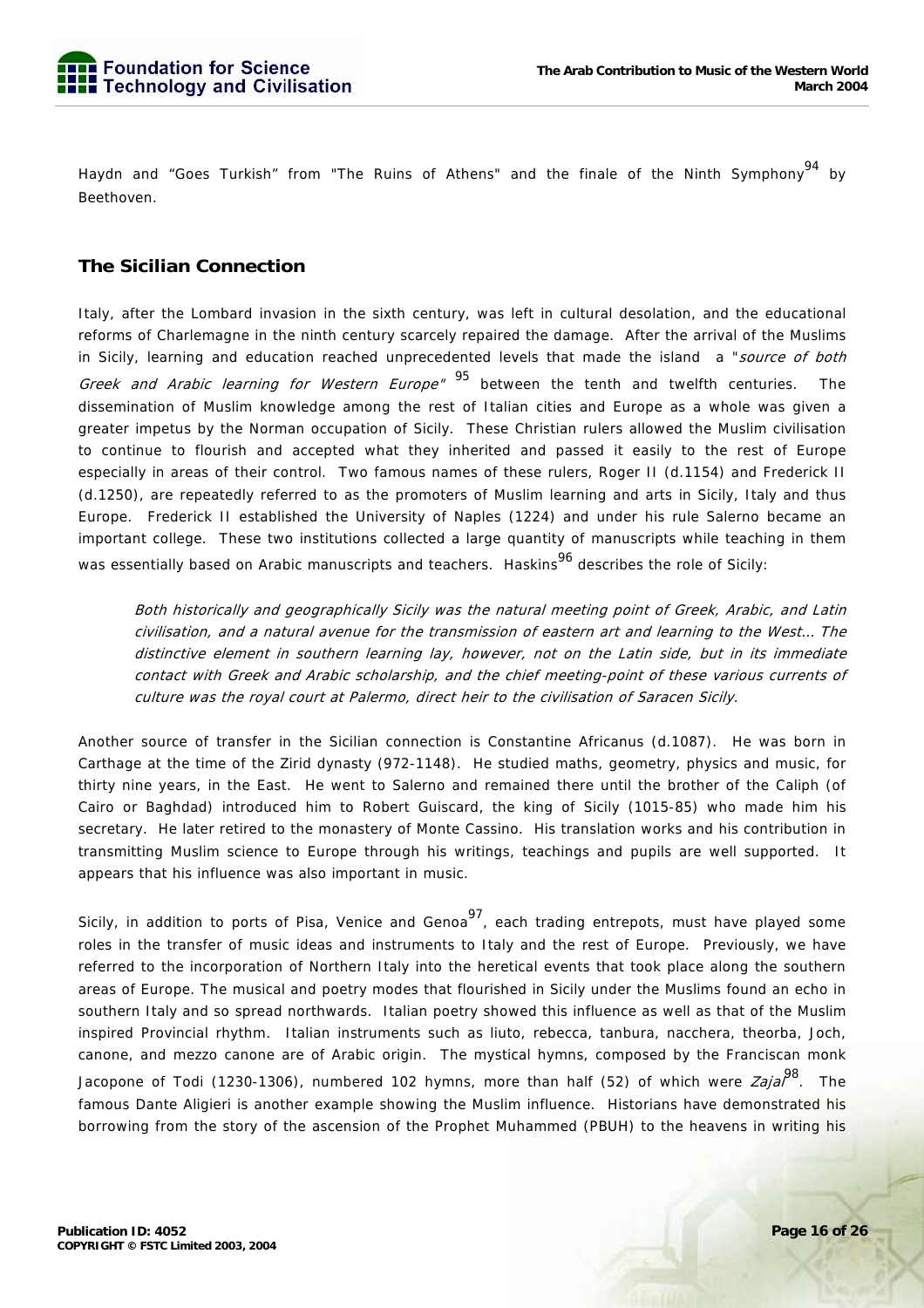drama '*Divine Comedy'* <sup>99</sup> . In the twenty eighth song of Hell, one can see the Muslim influence particularly the works of Risalat -al-Ghufran (Message of forgiveness) of Abu Ala'la Al-Ma'arri (10<sup>th</sup> century) and Mishkat al-Anwar of Ibn Al-'Arabi. The transmission of these "Andalusian" thoughts to Dante was established through his teacher, Brunetto Latini, who was sent in 1260 as Ambassador of Florence to the court of Alfonso el Sabio (1221-84) in Toledo and Seville<sup>100</sup>.

# **The Eastern Connection**

The impact of Crusades is also vitally important. The contact established between European pilgrims, fighters and merchants and the Muslim populations with their ways of life brought to the crusaders a good deal about Muslim ideas, customs, and instruments. Among these we find the design of towers and defensive castles using the round towers rather than the square ones, the use of the oblique entrance and the Barbican system of defence, the use of arrow slits as well as other military instruments. Crusaders also borrowed military musical instruments as well. Farmer<sup>101</sup> confirmed that the Christian armies were equipped with no more than trumpets and horns while Muslims bands had **naqqara**, **tabl**, **kus**, **qas'a**102, **tinbal**103, **tabir**, and **balaban**, all of which are instrument belonging to the drum class. They were accompanied by the **zil** (cymbals) and the **juljul** (gong) and the **jaghana** (jingling Johnny) as well as zamr, surnay, nafir, and albuq. The crusaders borrowed naker, tabel, tabor or tambour, quesse or caisse, tymbala or timbale, balaban, the jingling johnny the sumer or sumber, the dulcayna or doussaine, anafil or anafin and the albogon or albuq.

# **Conclusions**

It appears that Muslims (of the Middle Ages), especially scholars, perceived their role in this world to consist essentially of worshipping Allah alone and assisting their human brothers to overcome the obstacles and difficulties facing them. As servants of God, they bore the task of making life easier, more comfortable and enjoyable to others but within the quidance, the *Halal* way, prescribed to them in their covenant. Thus, it is not surprising to find this dedication extends to music, a subject the lawfulness of which has been and is still being debated. Once more we find Muslims developing another art theme, raising it from the primitive ground of classicism to the high skies of the Renaissance. This paper has outlined the tremendous contribution of Muslims to the theory, notation and measurement of music. Above all, music was subjected, for the first time, to scientific rules explaining and measuring various tunes. These achievements revolutionised the way music was perceived, played and enjoyed in a time when the world, and Europe in particular, had hardly any knowledge or experience of this noble art. The strong evidence presented above has established, beyond doubt, that Muslims can rightfully claim to be the architects of this art. Europe, and the whole world, owes much of its musical culture to the Muslims.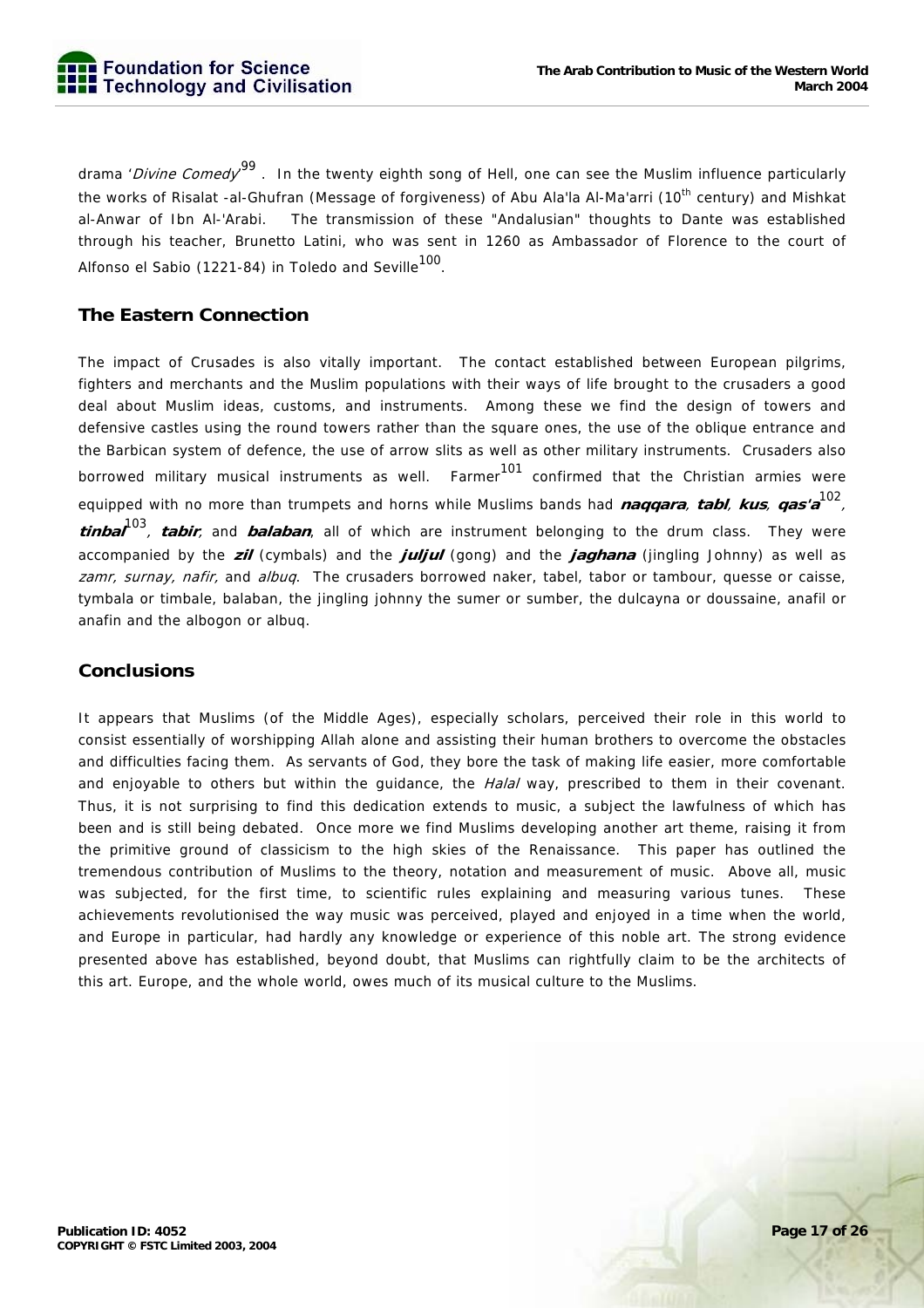

# **Appendix**

The Latin manuscript is dated from 1496-7 quoting a certain Jayme Salva who quotes from an Andalusian Moor:

"Here follows the art of playing the lambutum and other similar instruments, invented by Fulan, a Moor of the Kingdom of Granada.

It is marvellous that the gifts of the Holy Spirit should be poured down on infidels. I say this is for the reason that a certain Fulan by name, Moore of the Kingdom of Granada, worthy of praise in Spain among Spanish guitarists, by the impulse of the spirit of learning, has discovered the art to be given to those who have an inclination for playing the lambutum, guitar, viol and instruments similar to these. And the said Fulan says that after a good guitarist has arranged (fretted) his instrument with skill, he must take care where the semitones are in the instrument itself. Attention must also be paid as to where the semitones are in the song which is to be played on the instrument itself. And he must place a song on an instrument in such a way that the semitones of the song correspond with the semitones of the instrument; otherwise he labours in vain. The said Fulan says further, that every note which may be without a position for any of the fingers in the frets (i.e., the open string H.G.F.) is Alif (A) in their letters, which sounds A in ours. I shall place the alphabet of the Moors themselves in order; but the Moors themselves write from right to left. We Latins with the Greeks, on the contrary, write from left to right. Here follows the alphabet of the Moors….

The first fret after Alif in the instrument itself is a semitone. The second fret answers Alif by a tone. The third fret in the instrument answers Alif with a tone and semitone. The fourth fret ought to correspond to Alif by two tones. The fifth fret answers Alif by two tones with a semitone, and thus they make a diatessaron. The sixth fret is distance from Alif by three tones, and thus they make a tritone. The seventh fret answers Alif by three tones with one semitone and they make it a *diapente*. But you, David, do the rest: for I am tired with the weariness of many waters (which prevent me from writing).

All these instructions for playing the lambutim I have from brother Jayme Salva of the order of Preachers, son of Bernoy (or Banoy) of the linen wavers, in the dioces of Barchin, who, filled with kindness, has explained this to me. May God be your recompense" (quoted from Frank, 1970, pp.99-101).

The above text refers, quite clearly, to a Muslim system that was written long before Jayme Salva the reference of this Latin manuscript, thus long before 1492, the year Granada fell.

# **Notes**

<sup>-</sup><sup>1</sup> This is a superficial criterion as Mu'thins are often selected according to their religious character and theological knowledge as they are supposed to replace the main imam and his deputy in case of absence.

<sup>&</sup>lt;sup>2</sup> The chanting consists of the following: "*I respond to Your call O Allah, I respond to Your call, and I am* obedient to Your orders, You have no partner, I respond to Your call All the praises and blessings are for You, All the sovereignty is for You, And You have no partners with you"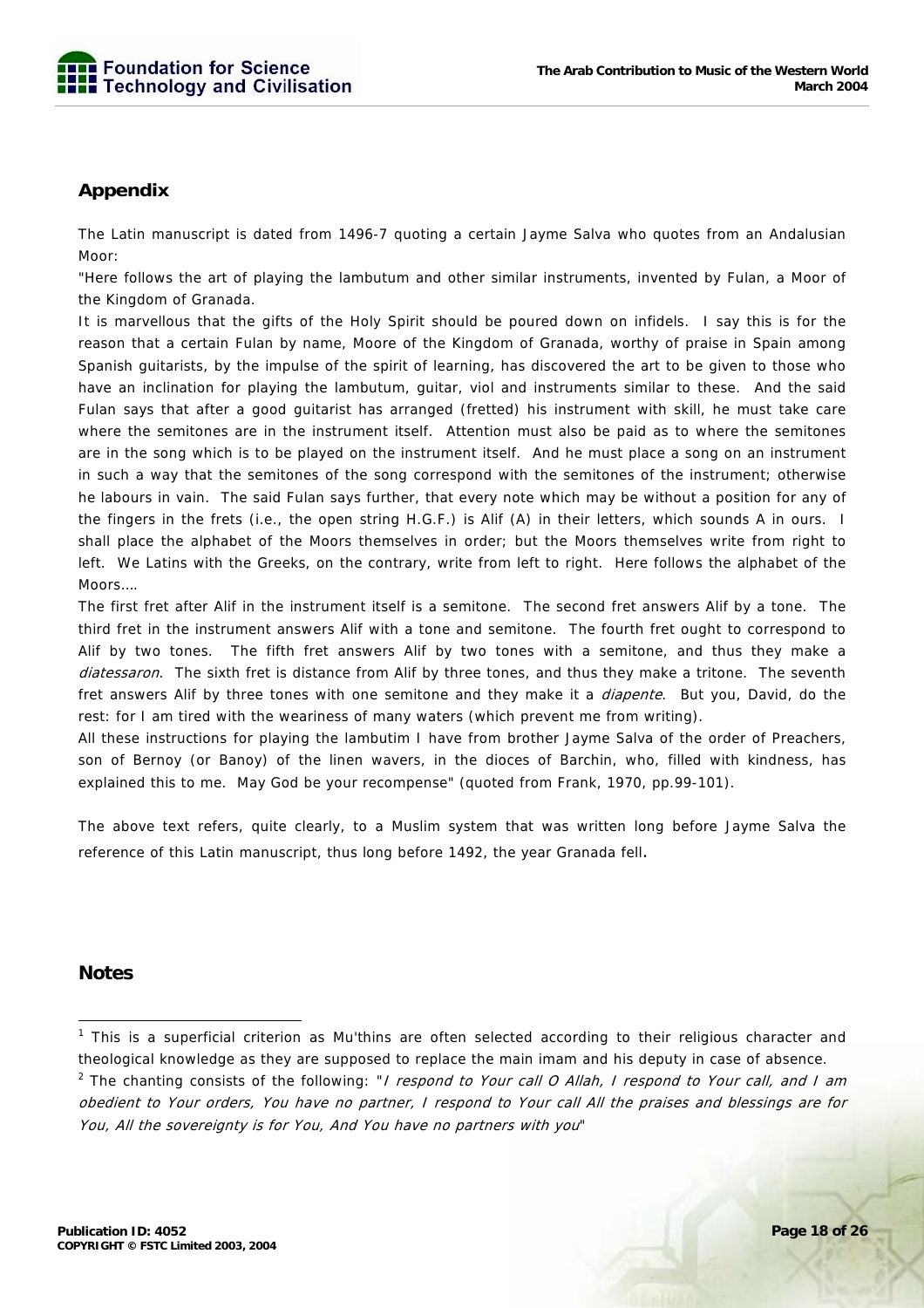3 "Allah is Great, Allah is Great, Allah is Great, There is no Deity but Allah. Allah is Great, Allah is Great, and praise is due to Him. Allah is the Greatest, and an abundance of praise is due to Him, and glory and praise be to him morning and evening. There is no Deity but Allah, Alone, He was True to His promise, and He granted victory to His Worshipper, and He supported His troops, and He conquered the allied parties of the enemies all by Himself. There is no Deity but Allah, and we worship no one but Him, and we will sincerely follow the religion for Him, even against the wishes of the disbelievers".

<sup>4</sup> Farmer, H.G. (1970) `Historical facts for the Arabian Musical Influence', Georg Olms Varlag, Hildesheim, New York, p.10.

<sup>5</sup> Touma, H. (1977), 'La Musique Arabe', Buchet-Chastel, Paris.

<sup>6</sup> Jamal El-Din El-Qafti revelaed how Al-Kindi helped a patient with musical therapy. He narrated that a son of Al-Kindi's neighbour became dumb. After consulting with most reputable physicians, this rich neighbour lost hope and decided to try Al-Kindi as a last resort. After consulting the boy, Al-Kindi called his music students and ordered them to play for the boy. The boy gradually became relaxed and managed to sit up and talk while music being played. Seeing this improvement, Al-Kindi asked the boy's father to consult his son regarding his business, which he rapidly did and recorded everything. However, as soon as the musicians stopped playing the boy returned to his former state. When the father requested that they should continue playing, Al-Kindi replied: "No, it was an episode in his life. No one can lengthen another person's life. Your son has fulfilled the divine term." In fact, the man's son suffered mental damage, which became so complicated that it caused his death. (see http://www.islamset.com/hip/Abu\_Reidah/ Abu\_Reidah6.html).

<sup>7</sup> Especially Abu Al-Tayyeb Al-Mutanabbi and his cousin poet Abi Firas Al-Hamadani.

<sup>8</sup> Al-Farabí (870-950) '*Kitabu al-Musiqa to al-Kabir'*, translated to the French by Baron Rodolphe d'Erlanger (1872-1932) and published by P. Geuthner, Paris, 1959.

<sup>9</sup> Detailed analysis of Al-Farabis' thoughts is provided, in French, in the form of summarised bullet points on the following site: http://musicologie.free.fr/derm/farabi.html.

<sup>10</sup> Reisch, G. (1508), 'Margarita Philosophica' Basil, commented on Al-Farabi "Denique, Alfarabio auctor, per harmonias, gratia contemplationi et divinarum scientiarum, studia non mediocriter juvantur", quoted by Farmer, op.cit, p.38.

<sup>11</sup> Al-Ghazali (1972 edition): The revival of religious sciences / a translation of the Arabic work *Ihiá ' Ulum* Al-Din. Farnham : Sufi Publishing Co., , Part 3, book 8, vol. 2, page. 237; See also MacDonald, B., D. (1901) 'Emotional religion in Islam ace affected by music and singing', Journal of Royal Asiatic Society, London, page. 199).

<sup>12</sup> Al-Mahdi, M.S. (2002) 'Music in Muslim Civilisation', al-furgan Islamic Heritage Foundation, London, p.28.

13 Farmer (1970), op.cit., p.27-28.

<sup>14</sup> The list includes: Yunus al-Katib (d.c.760), Al-Khalil (d.791), Ishaq al-Mausili (d.850), Al-Kindi (d.874), Al-Sarakhsi (d.899), Banu Musa (9<sup>th</sup> century), Ibn Khurdadhbih (9<sup>th</sup> century), Thabit Ibn Qurra (d,901), Mansur ibn Taha ibn Tahir (c.900), Ubaida ibn Abdallah ibn Tahir (d.c.912), Yhia ibn Ali Yhia (d.912), Mohammed ibn al-Mufaddal (d.920), Qusta ibn Luqa (d.932) Mohammed ibn Zakaria Al-Razi (d.932), Al-Farabi (d.950), Abul Wafa al-Buzjani (d.997), Ikhwan Al-Safa' (10<sup>th</sup> century), Mohammed ibn Ahmed al-Khawarizmi (10<sup>th</sup> century), Maslama al-Majriti (d.1007), Ibn Sina (d.1037), Al-Husain ibn Zaila (d.1048), Abul Salt Umayya (d.1134), Ibn Bajja (d.1138), Abul Hakim al-Bahili (d.1154), Mohammed Al-Haddad (d.1165), Abu Nasr ibn Mtaran (d.1191), Ibn Rushd (d.1198), Kakhr al-din al-Razi (d.1209). Additionally, one can add Yahia al-Munajjin al-Baghdadi (856-912) who wrote Risala fi al-musiqua, Abu al-Faraj al-Isfahani (897-967) with his book Kitab al-Aghani which contained some 21 volumes, Ibn Zaila (d.1048), al-Tusi (1201-1273), Qutb Al-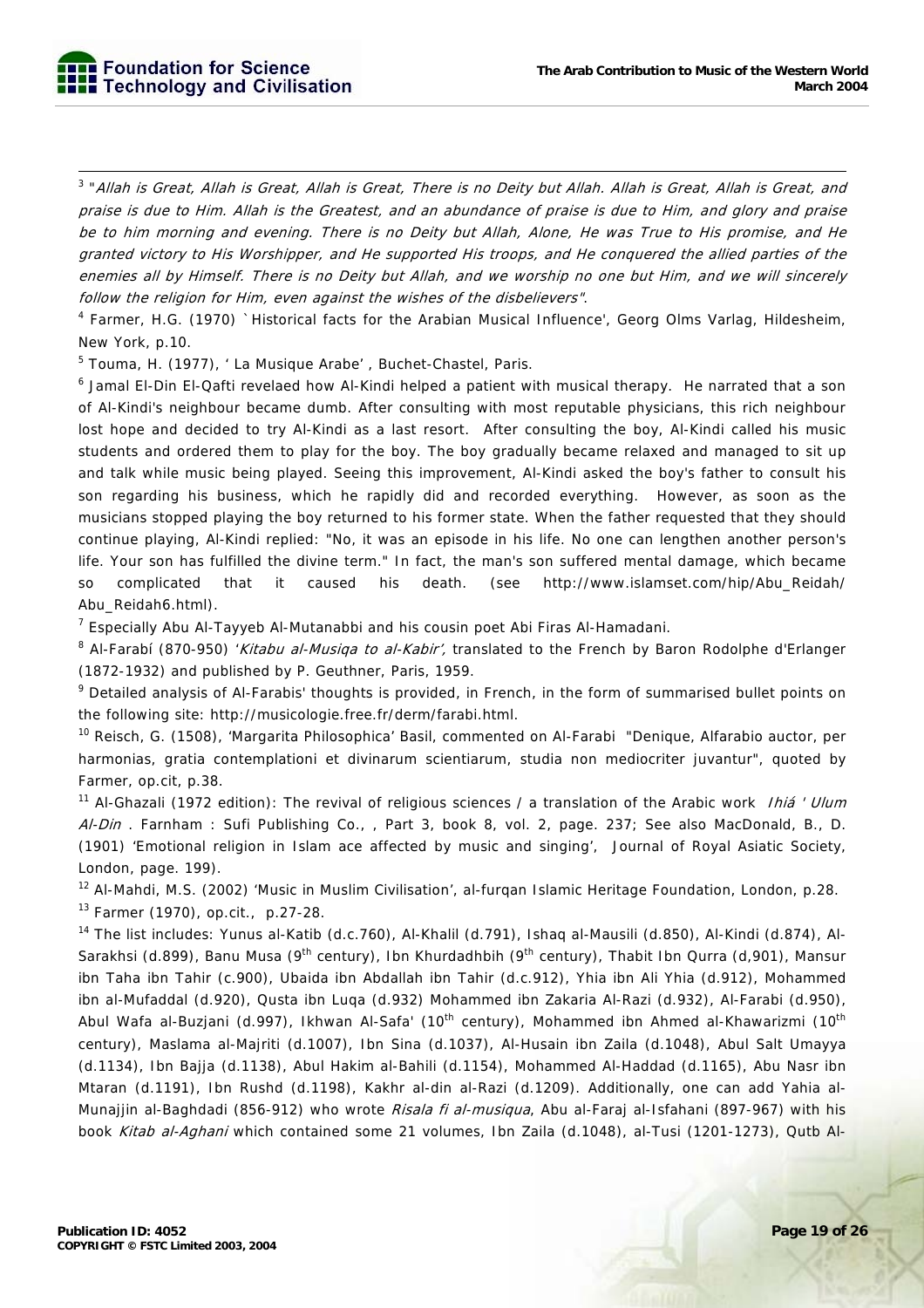Din Al-Shirazi (1236-1311) and Abd al-Qadir al-Maraghi, (1353- 1434) who wrote Jami' al-alhan, Kitab al-Musiqa, Zubdat al-Adwar and Kinz al-alhan fi I'lm al- Adwar, Ibn Zilah al-Isfahani with his book Al-Kafi fi al-Musiga. For more see Aldershot, P. (1979), The theory of Music in Arabic writings c.900-1900', Henle, Munich.

<sup>15</sup> Ribera, Julian (1970), 'Music in ancient Arabia and Spain : being La Música de las Cuntigas'. Da Capo, New York .

16 Steffano Cavallini (1999), `da Marsiglia a Tunisi, da Tangeri a Limassol', la musica nella cultura del Mediterraneo, Istituto degl'Innocenti di Firenze, Italy.

<sup>17</sup> Lecky, W.E.H. (1869), 'History of European morals from Augustus to Charlemagne', D. Appleton and Company, New York p. 215, quoted by Farmer, 1970, op.cit, p.43.

 $18$  Farmer, 1970, op.cit.

 $19$  Ibid., p.121.

-

 $20$  Singer, C. J. (1925), 'The evolution of Anatomy', Alfred A. Knopf, New York, p.67.

<sup>21</sup> Buckle, T. H. (1821-1862), 'History of Civilisation in England', J.M. Roberston edit. 1904, Grant Richards, London, p.153.

22 Farmer, 1970.

<sup>23</sup> Cunningham, W. (1913), 'An Essay on Western Civilisation in its economic aspects', Medieval and Modern Times, Cambridge, vol.2, p.116.

<sup>24</sup> Mosheim (1848)' Institutes of ecclesiastical History', translated by Murdock and Reid, p.332

 $25$  Campbell, D. (1926) Arabian Medicine in the Middle Ages', vol.1, 111-12.

<sup>26</sup> and claimed that he invaded Arabia.

<sup>27</sup> Schlesinger, Kathleen (1910) The Instruments of the Modern Orchestra: Vol. 1 Modern Orchesteral Instruments; Vol. 2 The Precursors of the Violin Family, Charles Schribner, New York. p.329, 342,371,374,398, 399,420.

 $28$  Ibid..

 $^{29}$  Ribera, Julian (1970), 'Music in ancient Arabia and Spain : being La Música de las Cuntigas'. Da Capo, New York.

<sup>30</sup> Click on these links to hear some samples Nawba Ramal al-Maya Bughya (Overture),: Nawba Ramal al-Maya Bughya (Overture), Instrumental - Alfonso El Sabio 10. Cantiga 56: Gran dereit - Alfonso El Sabio 2. Cantiga 100: Santa María strela do Dia - Alfonso El Sabio 11. Nawba Iraq al-Ajam Mizan Darj-Sana 'Kouli Lmalihti': Nawba Iraq al-Ajam Mizan Darj-Sana 'Kouli Lmalihti', Intrumental - Alfonso El Sabio 3. Cantiga 406: Benvennas mayo - Alfonso El Sabio.

 $31$  Chase, Gilbert (1941), 'The Music of Spain'. W.W Norton and Co, New York.

<sup>32</sup> Apel, Willi (1954), 'Rondeaux, Virelais, and Ballades in French 13th-Century Song', Journal of the American Musicological Society, 7, pp. 121-30.

33 Plenckers, Leo J. (1982), 'Les rapports entre le muwashshah algérien et le virelai du moyen âge', I. A. El-Sheikh, C. A. Van de Koppel e R. Peters (eds.), The Challenge of the Middle East: Middle Eastern Studies at the University of Amsterdam, Amsterdam: University of Amsterdam, pp. 91-111;

34 Guettat, M. (1980), 'La Musique classique du Maghreb', Sindbad, Paris.

35 Ibid, p.159.

36 Gabrieli, F. (1982), ' Mohammed in Europa; 1300 Jahre Greschichte, Kunst, Kultur', List Verlag, Munich, p.52

37 Guettat (1980) op.cit., p.150.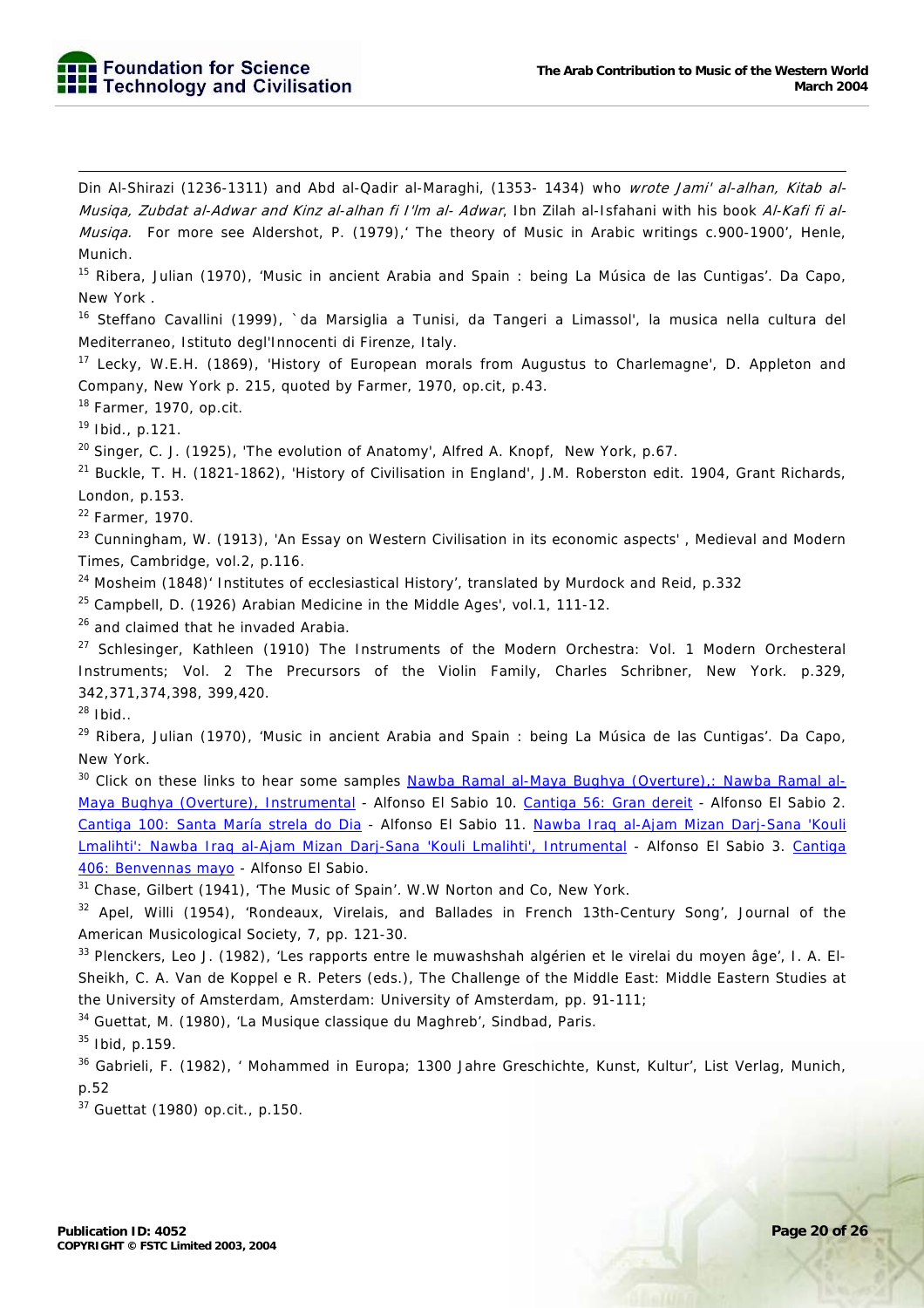$38$  Hunke, S. (1969), 'Shams al-'Arab Tasta'a 'ala Al-Gharb',  $2<sup>nd</sup>$  edition, Commercial Office publishing, Beirut.

 $39$  ibid.

40Trend, J.B (1965), 'Music of Spanish History to 1600', Krause Reprint Corp, New York.

<sup>41</sup> Chailley, J.; (1969), 'Histoire musicale du Moyen Age', 2<sup>nd</sup> edition, Presses universitaires de France, Paris.

42 Nelli, René, (1974) 'L'Erotique des troubadours. Contribution ethno-sociologique à l'étude des origines sociales du sentiment et de l'idée d'amour', published thèsis, 11<sup>th</sup> edition, 2 vols. Privat, Paris.

43 Scott S.P. (1904) 'History of the Moorish Empire', 3 volumes, The Lippincot Company, Philadelphia.

<sup>44</sup> Catharism claims to return to the purity of the first Christians rejecting the Church disorders which arouse a spiritual confusion among people. This new sect, spread in 12<sup>th</sup> century, preached anticlerical evangelism rebelling against Rome's power. Its followers stretched along the southern borders of Europe adjoining the Islamic Caliphate to the South of France, North of Spain and North East of Italy encompassing the provinces of Languedoc, Aquitain, Gasconha, Auvergne, Lemosin, Delfinat, Catalonia and Vals Alpins Italians. Such area received considerable influx of Muslim influence appearing not only in cultural context but also in architecture and arts. The crusade against the Cathars (also known as the Albigeses) preached by pope Innocent III against them lasted from 1209 to 1229.

45 Spread in Europe in 1300s under the influence of the Muslim sufis. Among its famous members, included Marguerite Porete, burned at the stake in Paris in 1311 and Heinrich Suso (Germany).

<sup>46</sup> The word *Lauds* (i.e. praises) explains the particular character of this office, the end of which is to praise God. All the Canonical Hours have, of course, the same object, but Lauds may be said to have this characteristic par excellence. The name is certainly derived from the three last psalms in the office (148, 149, 150), in all of which the word *laudate* is repeated frequently, and to such an extent that originally the word Lauds designated not, as it does nowadays, the whole office, but only the end, that is to say, these three psalms with the conclusion. (see http://www.newadvent.org/cathen/09038a.htm).

47 Guettat, (1980), op., cit.pp.145-159.

48 Pacholczyk, Jozef M. "The Relationship Between the Nawba of Morocco and the Music of the troubadours and Trouvères", in The World of Music, 25 (1983), pp. 5-16.

<sup>49</sup> Nuba (plural *nubat or nawbat*): a two-part "musical suite" in a single mode or *maqam*. Thirteen *nubat* make up the core of the Tunisian *maluf.* (further definitions of musical instruments and terms can be obtained from the excellent site website: http://www.turath.org/ProfilesMenu.htm).

50 With Massenet and Bizet.

 $51$  Translated as syrup in English which refers to *Sharab* in Arabic.

<sup>52</sup> Baiao music of Brazil which originates from Arab modal melodies about the home land brought by the Portuguese and Spanish colonisers to Latin America, initially popular among the poor but later became popular (http://www.iaje.org/pdf/12003toronto\_neto.handout.pdf).

53 Evora Tony (1997), 'Origins of the Cuban music', Alliance, Madrid, , p.38.

<sup>54</sup> Blas Infante (1980) "Orígenes de lo flamenco y secreto del cante jondo,, Junta de Andalucía, Seville.

<sup>55</sup> For more on Latin America see our forthcoming articles. Also Lutfi A. A (1964), 'The epic one Arab and its influence in the Spaniard', Santiago of Chile and Francisco F.M. (1971), 'narrative Poetry Arab and epic hispanic', Gredos, Madrid.

 $56$  Broadcasted Monday, May  $12<sup>th</sup>$  between 9:30-10:30, Channel 4.

<sup>57</sup> Villoteau, (Description des instruments de musique des orientaux'. P.858-9.).

 $58$  ibid., pp.858-9.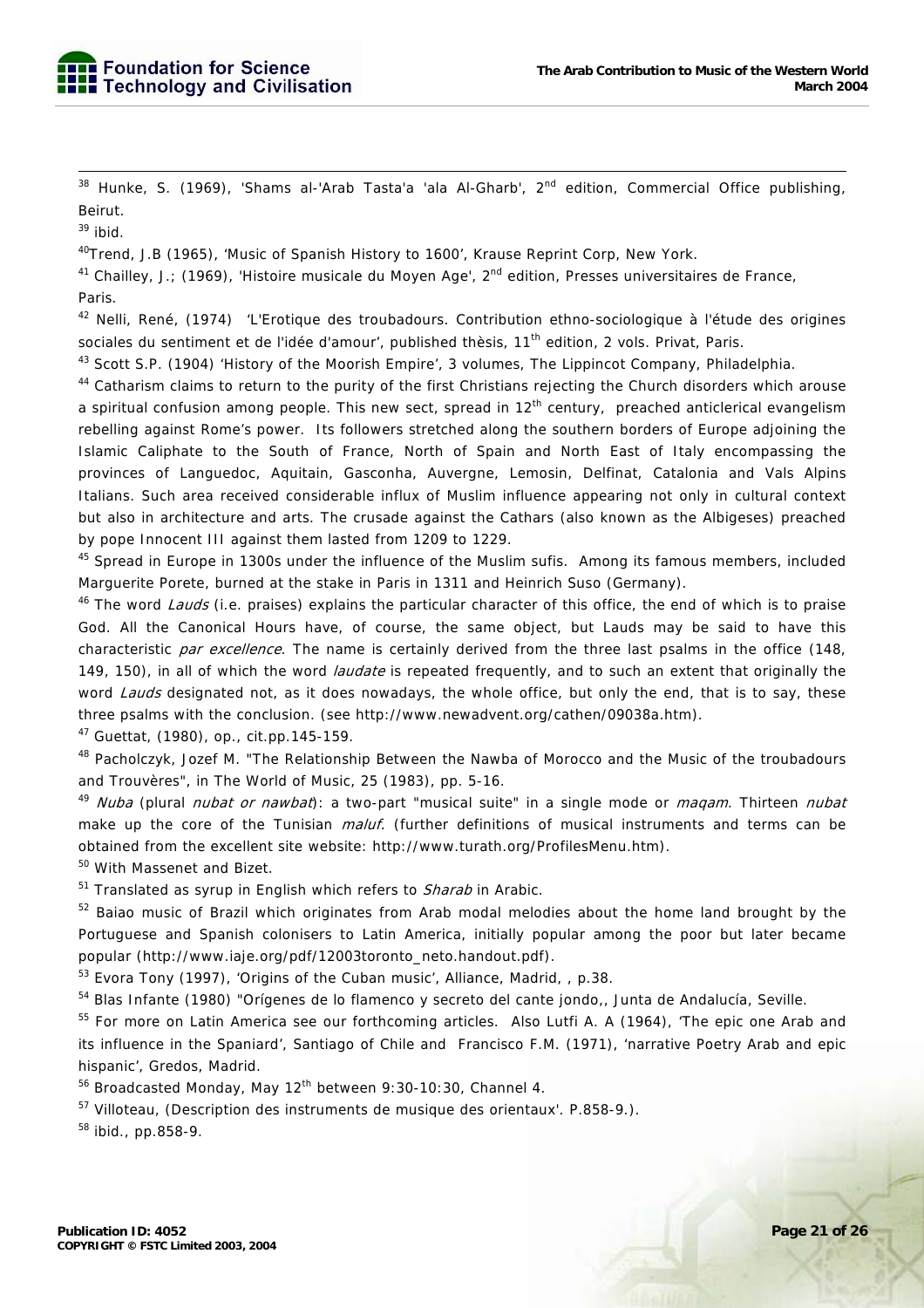<sup>59</sup> There was a Provencal translation of surgery written by Al-Zahrawi ('Abd al-Qasim) written long before any Latin treatise.

 $60$  The famous Latin Arabic school of Medicine of Montpellier was founded by the Muslims teaching principally medicine of Avicenna. Since 1180 it was substituted by Averros medicine.

 $61$  Guettat (1980), op.cit.

62 Soriano Fuertes Hitoire de la musica Espanola', vol.1, p.152

63 Hunke, S. (1969, op.cit.

 $64$  Ibid., p. 182.

 $^{65}$  Ibid., p.185.

66 Ibid., p.31

67 "De musica lib.1" and "De monochordo lib.1."

68 Casiri Miguel (1710—1791), 'Bibliotheca Arabico-Hispana Escurialensis', 2 vols., Madrid, 1760-1770,

vol.2, pp.81-82 see Framer, 1970, op., cit., note 20, p.38.

 $^{69}$  Engel, C. (1965), 'Researches into the early history of the violin family', Antiqua, Amsterdam, p.79.

 $70$  Mitjana, R. (1906), 'Le monde Oriental', p.213, cited by Farmer (1970), op. cit, p.101.

 $71$  When it was written or by whom is unknown. Farmer reckons that it was written by a Moroccan sometime before 1504.

 $72$  Hawkins, J. A (1853), 'A General History of the Science and Practice of Music', J. Alfred Novello,, London, reprint 1963, Dover Publications, New York, book 9, chapter 83, quoted by Farmer (1970), op.cit. p.267.

73 Farmer (1970), op.cit., p.93.

 $74$  Safiuddin al- Armawi (1216-1297) also used alphabetical notations.

75 See Graan Jayme Villanueva (1821), 'Viaje literario a las Iglesias de Espana', I; LLorente, Valencia, cited by Farmer (1970), op.cit.

76 Farmer, 1970, op., cit, p.111, note 17.

77 Ibid. p.112.

78 Encycopedia Britannica (1921) vol.20, p.268.

79 Farmer, 1970, op., cit. p.141.

80 For pictures visit: http://www.zithers.com/Photos.html.

<sup>81</sup> Both instruments reached Europe around 10<sup>th</sup> century. They were also taken to Africa, Asia China and Russia.

<sup>82</sup> One of the evidence present of the influence of Muslims on Byzantine art is a rabab (rebec in Europe) depicted on a casket of Byzantine artist made between the 8<sup>th</sup> and 9<sup>th</sup> centuries and is kept in the Carrand collection at Florence.

<sup>83</sup> Invented by Pantaleon Hebenstreit (1667-1750), this pre-piano instrument consisted of a modification of the santur with 186 strings that were stricken by two sticks to produce the sound.

 $84$  Farmer, (1970), op., cit., p.155, note 6.

 $85$  Ibid, p.16.

86 Fauriel, C.C. ((1846), 'Histoire de la poésie provençale : cours fait à la faculté des lettres de Paris', Tom.

3. J. Labitte, Paris, p.338.

87 The Ottoman official. See: The Great Ottoman-Turkish Civilisation, edit. Cicek, K. Semih Ofset, Ankara, 2000

<sup>88</sup> From different nationalities, these soldiers formed the elite army, originally protecting the Caliphs but later forming the core of the Ottoman army since the 14<sup>th</sup> century.

89 The Great Ottoman-Turkish Civilisation, op., cit., vol.4, p.611.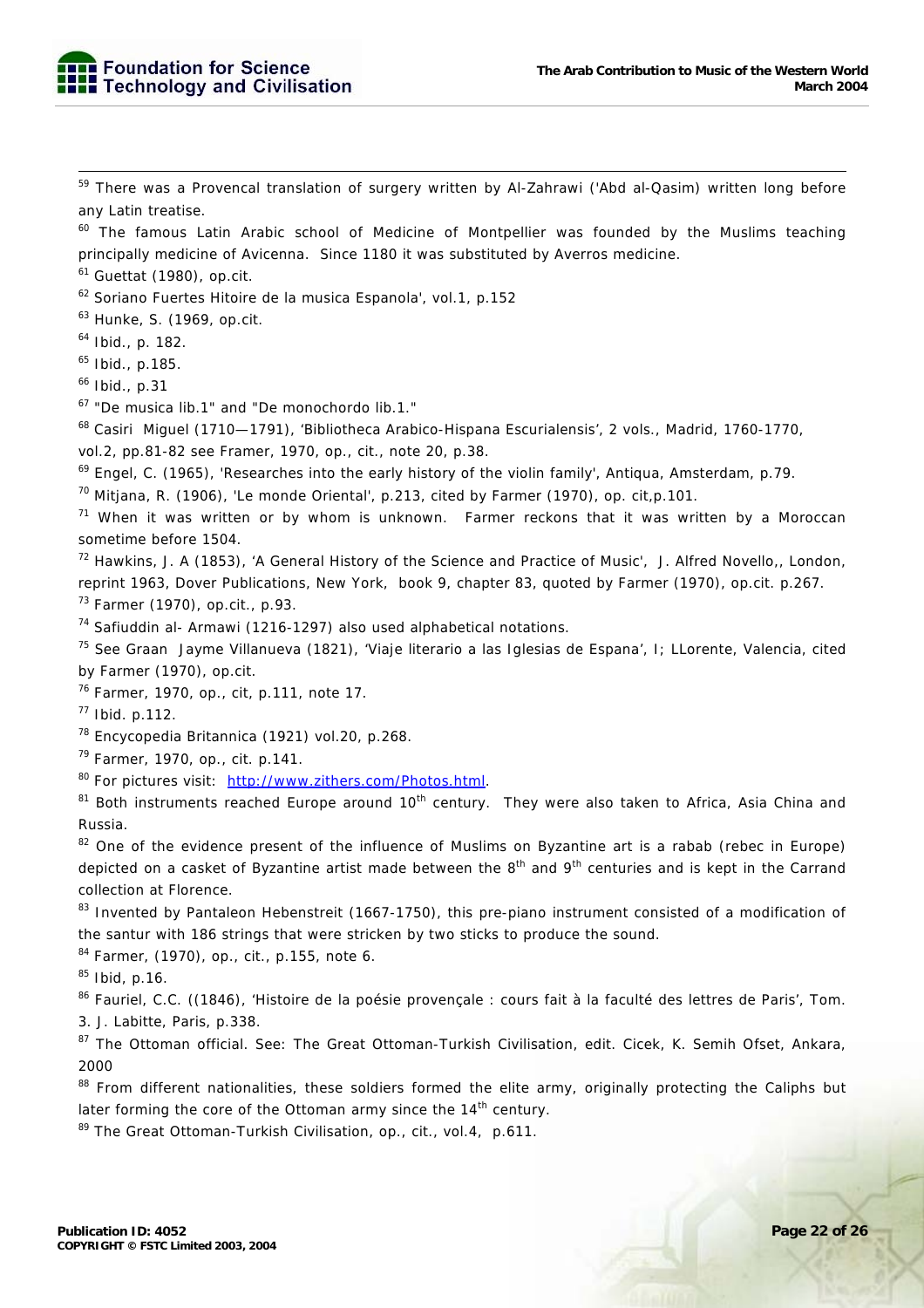$90$  An example of musical exchange was the visit of the French orchestra sent by Francois 1<sup>st</sup> in 1543 to play for the Sultan Suleyman (1495-1566), see The Great Ottoman-Turkish Civilisation, op., cit., vol.4, p.615.

<sup>91</sup> The term was introduced first as "Turquesque" in 1578 when Henri Estienne (French) complained that courtiers have begun to dress "a la Turquesque" referring to the element of "Turkishness" in their clothing. However, Moliere (1622-1673) changed the word into "*Turquerie"* which appeared in his book, "L'Avare" (first published in 1666), as he wrote: "Il est turc la Dessus, mais d'une **turquerie** a desesperer tout le monde". See Lihou, J.P. (1977), 'L'avare : texte intégral!', volume 2,Dessain et Tolra, , Paris, p.5.

92 Calisir Ferdun, (1972) 'Turkiye'nin ilk bandosu', K.K.K., bando ve Armoni Muzikasi, Ankara, p.6. cited in The Great Ottoman-Turkish Civilisation, op., cit., vol.4, p.620.

93 Among other items Europeans seized and later adopted was coffee. Historic sources talk of the seizure of two bags full of coffee beans from the Janissaries which introduced this beverage to Europe. For further information consult our forthcoming article on coffee.

94 For more information see See Shaw, S (1976), 'History of the Ottoman Empire and Modern Turkey'. Vol. 1 1280-1808, Cambridge University Press and Inalcik, H. (1997), 'The Ottoman Empire. The Classical Age 1300-1600', Orion Books, London.

95 Hearnshaw, F.J.C. (1967), 'Medieval contributions to modern civilisation', Dawson of Pall Mall (first printed in 1921 by Geroge G. Harrap & Co), London, p.121.

96 Haskins, C. H.(1915), `The Normans in European History', Houghton Mifflin Company, New York, p.235,238.

 $97$  These were the main European centres of imported Muslim goods.

98 Farmer, op., cit,.

99 Asin Palacios (1919) `la Sccatalogia Musulmane en la Divina Comedia', Translated by (1926), Islam and the Devine Comedy', London. Asín Palacios, Miguel, (1871-1944), 'Islam and the 'Divine comedy' ', translated from the Spanish Sunderland, H., 1968, 1st. ed., new impression, Frank Cass, London.  $100$  Ibid..

101 Farmer, op., cit., p.18.

<sup>102</sup> Qas'a and naggara were used mainly in the East.

<sup>103</sup> Tinbal, tabir and balaban were Persian and Turkish instruments.

# **References**

Aldershot, P. (1979),' The theory of Music in Arabic writings c.900-1900', Henle, Munich.

Al-Farabí (870-950) 'Kitabu al-Musiqa to al-Kabir', translated to the French by Baron Rodolphe d'Erlanger (1872-1932) and published by P. Geuthner, Paris, 1959.

Al-Gazali : The revival of religious sciences / a translation of the Arabic work *Ihiá ' Ulum Al-Din* . Farnham : Sufi Publishing Co., 1972.

Al-Mahdi, M.S. (2002) 'Music in Muslim Civilisation', al-furqan Islamic Heritage Foundation, London.

Apel, Willi "Rondeaux, Virelais, and Ballades in French 13th-Century Song", in Journal of the American Musicological Society, 7 (1954), pp. 121-30.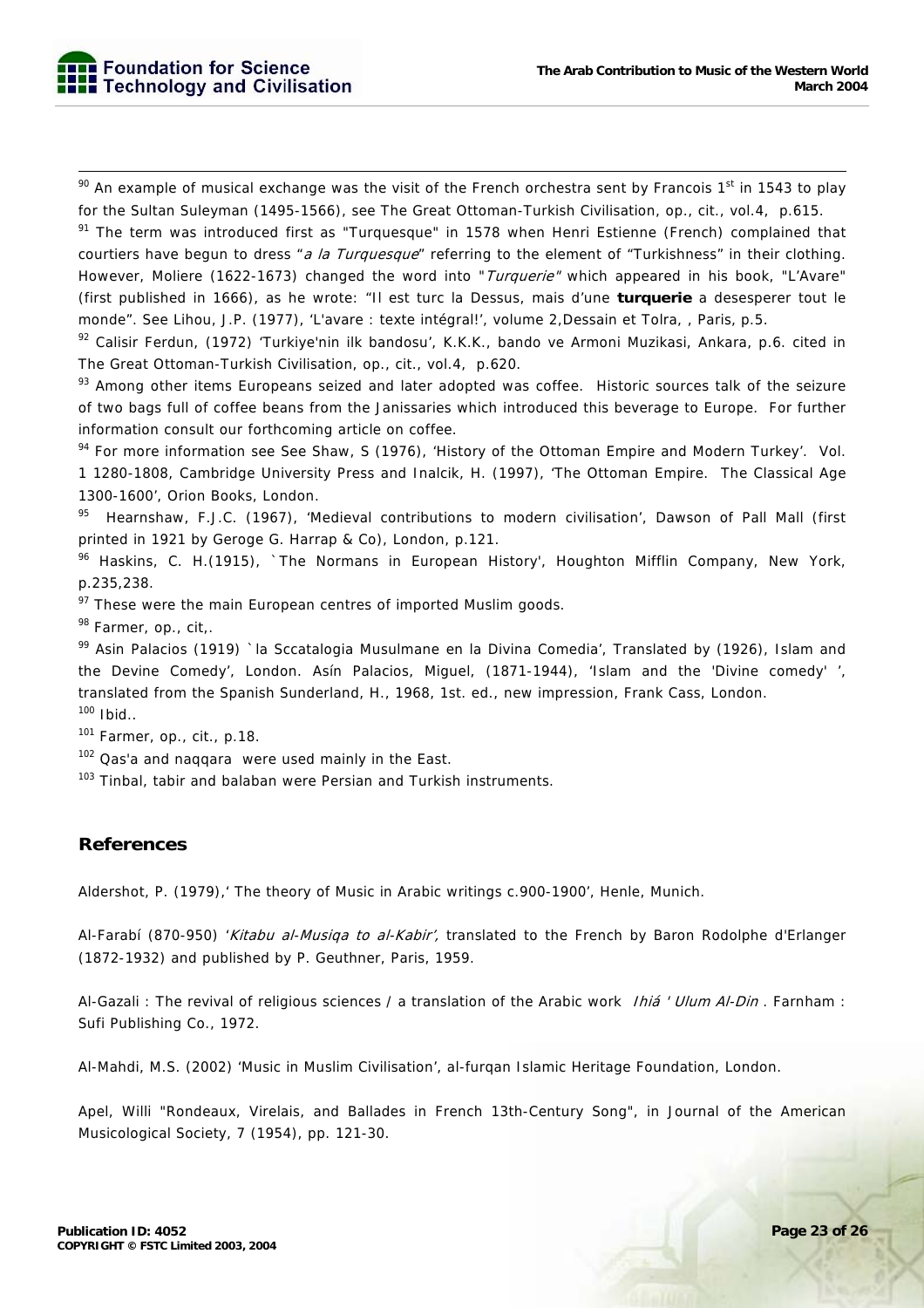-

Asín Palacios, Miguel, (1871-1944), 'Islam and the 'Divine comedy' ', translated from the Spanish Sunderland, H., 1968, 1st. ed., new impression, Frank Cass, London.

Blas Infante (1980) "Orígenes de lo flamenco y secreto del cante jondo,, Junta de Andalucía, Seville.

Buckle, T. H. (1821-1862), 'History of Civilisation in England', J.M. Roberston edit. 1904, Grant Richards, London, p.153.

Campbell, D. (1926), 'Arabian Medicine in the Middle Ages', Cambridge University Press, vol.1, p.111-12.

Casiri Miguel (1710—1791), 'Bibliotheca Arabico-Hispana Escurialensis', 2 vols., Madrid, 1760-1770,vol.2, pp.81-82 see Framer, 1970, op., cit., note 20, p.38.

Cavallini Steffano (1999), `da Marsiglia a Tunisi, da Tangeri a Limassol', la musica nella cultura del Mediterraneo, Istituto degl'Innocenti di Firenze, Italy.

Chailley, J.; (1969), 'Histoire musicale du Moyen Age', 2<sup>nd</sup> edition, Presses universitaires de France, Paris.

Chase, Gilbert. (1941), "The Music of Spain', W.W. Norton and Co, New York.

Calisir Ferdun, (1972) 'Turkiye'nin ilk bandosu', K.K.K., bando ve Armoni Muzikasi, Ankara, p.6. cited in The Great Ottoman-Turkish Civilisation, op., cit., vol.4, p.620

Cunningham, W. (1913), 'An Essay on Western Civilisation in its economic aspects' , Medieval and Modern Times, Cambridge, vol.2, p.116.

Engel, C. (1965), 'Researches into the early history of the violin family', Antiqua, Amsterdam, p.79.

Encycopedia Britannica (1921) vol.20, p.268.

Evora Tony (1997), 'Origins of the Cuban music', Alliance, Madrid.

Farmer, H.G. (1970) `Historical facts for the Arabian Musical Influence', Georg Olms Varlag, Hildesheim, New York.

Fauriel, C.C. (1772-1844), 'Histoire de la poésie provençale : cours fait à la faculté des lettres de Paris', Tom. 3. J. Labitte (1846)., Paris, p.338.

Francisco F. M. (1971), 'Narrative Poetry Arab and epic hispanic', Gredos, Madrid,

Graan Jayme Villanueva (1821), 'Viaje literario a las Iglesias de Espana', I; LLorente, Valencia, cited by Farmer (1970), op.cit.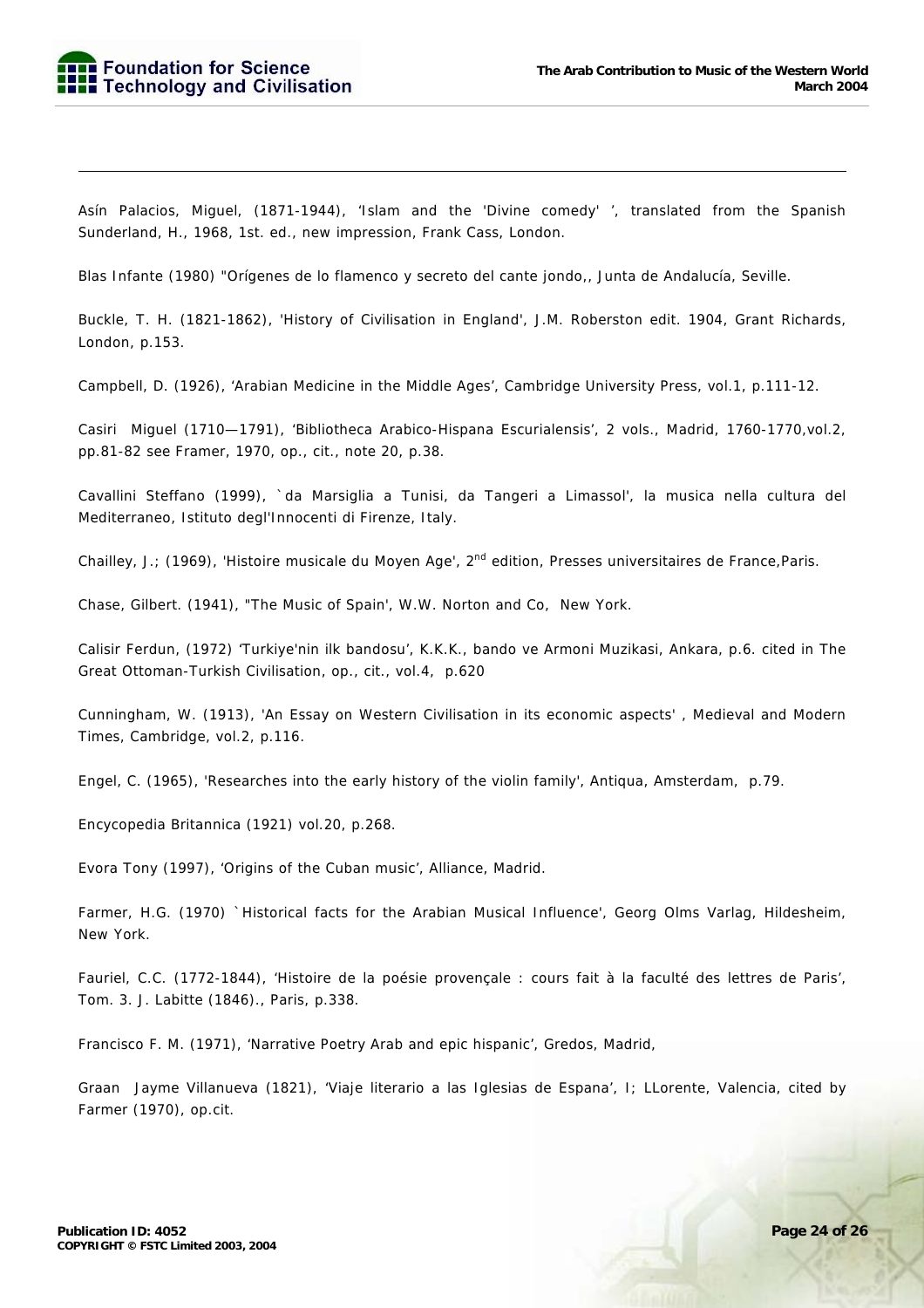-Gabrieli, F. (1982), ' Mohammed in Europa; 1300 Jahre Greschichte, Kunst, Kultur', List Verlag, Munich, p.52

Graan Jayme Villanueva (1821) "Viaje literario a las Iglesias de Espana", Valencia

Guettat, M. (1980), 'La Musique classique du Maghreb', Sindbad, Paris..

Haskins, C. H.(1915), `The Normans in European History', Houghton Mifflin Company, New York, p.235,238.

Hawkins, J. A (1853), 'A General History of the Science and Practice of Music', J. Alfred, London, book 9, chapter 83, reprint, New York: Dover Publications, 1963, quoted by Farmer (1970), op.cit. p.267.

Hearnshaw, F.J.C. (1967), 'Medieval contributions to modern civilisation', Dawson of Pall Mall (first printed in 1921 by Geroge G. Harrap & Co), London, p.121.

Hunke, S. (1969), 'Shams al-'Arab Tasta'a 'ala Al-Gharb', 2<sup>nd</sup> edition, Commercial Office publishing, Beirut.

Inalcik, H. (1997), 'The Ottoman Empire. The Classical Age 1300-1600', Orion Books, London.Lihou, J.P. (1977), 'L'avare : texte intégral!', volume 2,Dessain et Tolra, , Paris.

Mitjana, R. (1906), 'Le monde Oriental', p.213, cite in Farmer, (1970), op.cit,.p101.

The Great Ottoman-Turkish Civilisation, edit. Cicek, K. Semih Ofset, Ankara, 2000

Inalcik, H. (1997), 'The Ottoman Empire. The Classical Age 1300-1600', Orion Books, London.

Lecky, W.E.H. (1869), 'History of European morals from Augustus to Charlemagne', D. Appleton and Company, New York p. 215, quoted by Farmer, 1970, op.cit, p.43.

Lutfi A. A (1964), 'The epic of one Arab and its influence in the Spaniard', Santiago of Chile.

Mosheim (1848)' Institutes of ecclesiastical History', translated by Murdock and Reid, p.332.

MacDonald, B., D. (1901) 'Emotional religion in Islam ace affected by music and singing', Journal of Royal Asiatic Society, London, p.199.

NELLI, René, (1974) 'L'Erotique des troubadours. Contribution ethno-sociologique à l'étude des origines sociales du sentiment et de l'idée d'amour', published thesis, 11<sup>th</sup> edition, 2 vols. Privat, Paris.

Pacholczyk, Jozef M. "The Relationship Between the Nawba of Morocco and the Music of the troubadours and Trouvères", in The World of Music, 25 (1983), pp. 5-16.